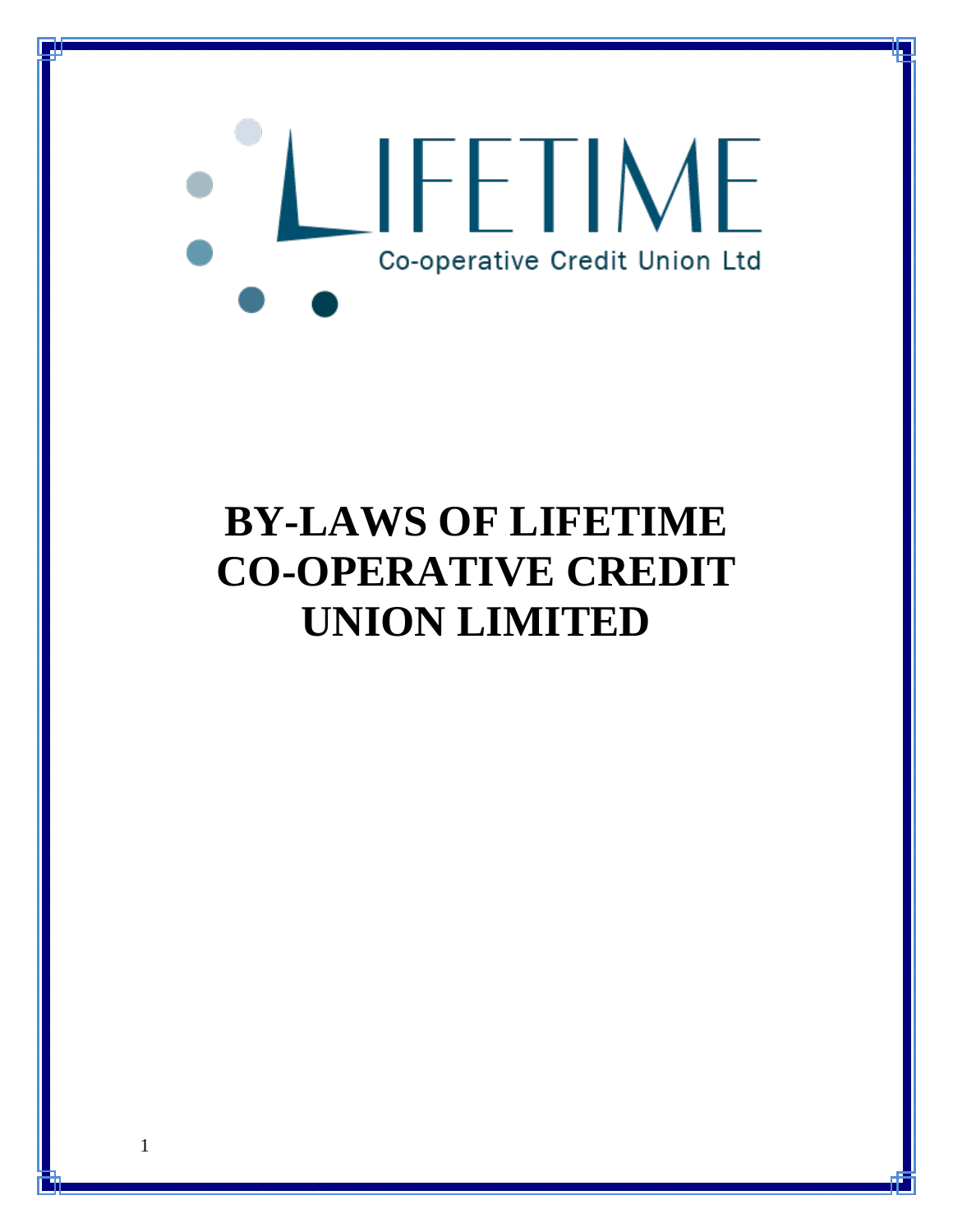# **Contents**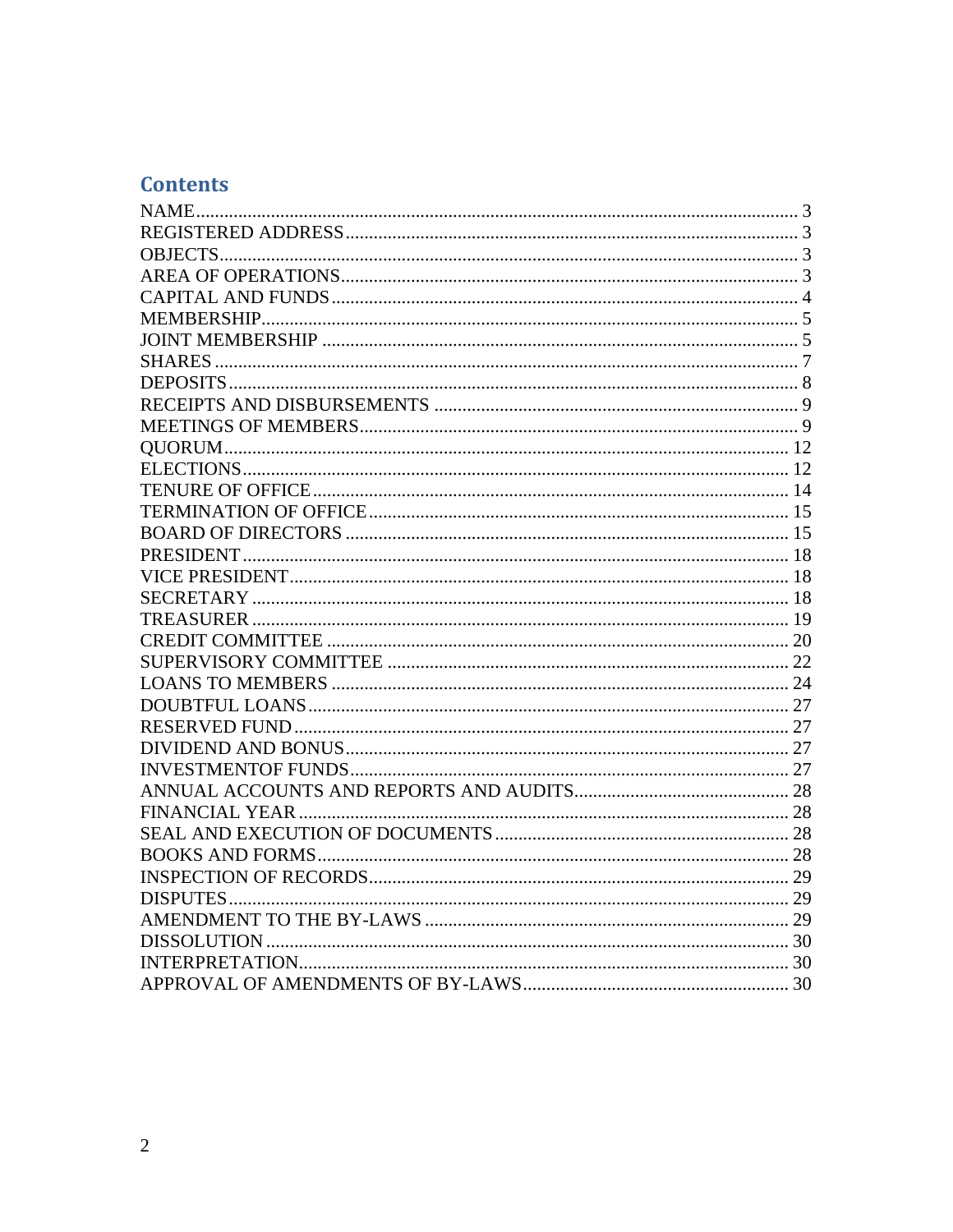# **BY-LAWS OF LIFETIME CO-OPERATIVE CREDIT UNION LIMITED**

(Hereafter referred to as "The Society")

#### <span id="page-2-0"></span>**NAME**

1. The name of the Society shall be Lifetime Co-operative Credit Union Limited.

#### <span id="page-2-1"></span>**REGISTERED ADDRESS**

2. The registered address of the Society shall be 1<sup>st</sup> Flock Dockland Place, Cavan Lane, Bridgetown or at such other place as may from time to time be determined by the Society, and notified to the Registrar within seven (7) days.

#### <span id="page-2-2"></span>**OBJECTS**

- 3. The objects of the Society shall be:
	- (a) To promote thrift among its members by providing means whereby savings can be affected and shares in the Society can be acquired;
	- (b) To educate its members in the Co-operative principles and methods and the efficient management of its affairs;
	- (c) To create out of the savings of its members, and otherwise a source of credit available to its members on reasonable terms and conditions; and
	- (d) To do all other acts and things as are incidental or conducive to or consequential upon the attainment of the above objects.

# <span id="page-2-3"></span>**AREA OF OPERATIONS**

4. The area of operations of the Society shall be the island of Barbados and such other jurisdictions outside of Barbados as the Laws of Barbados and those jurisdictions permit.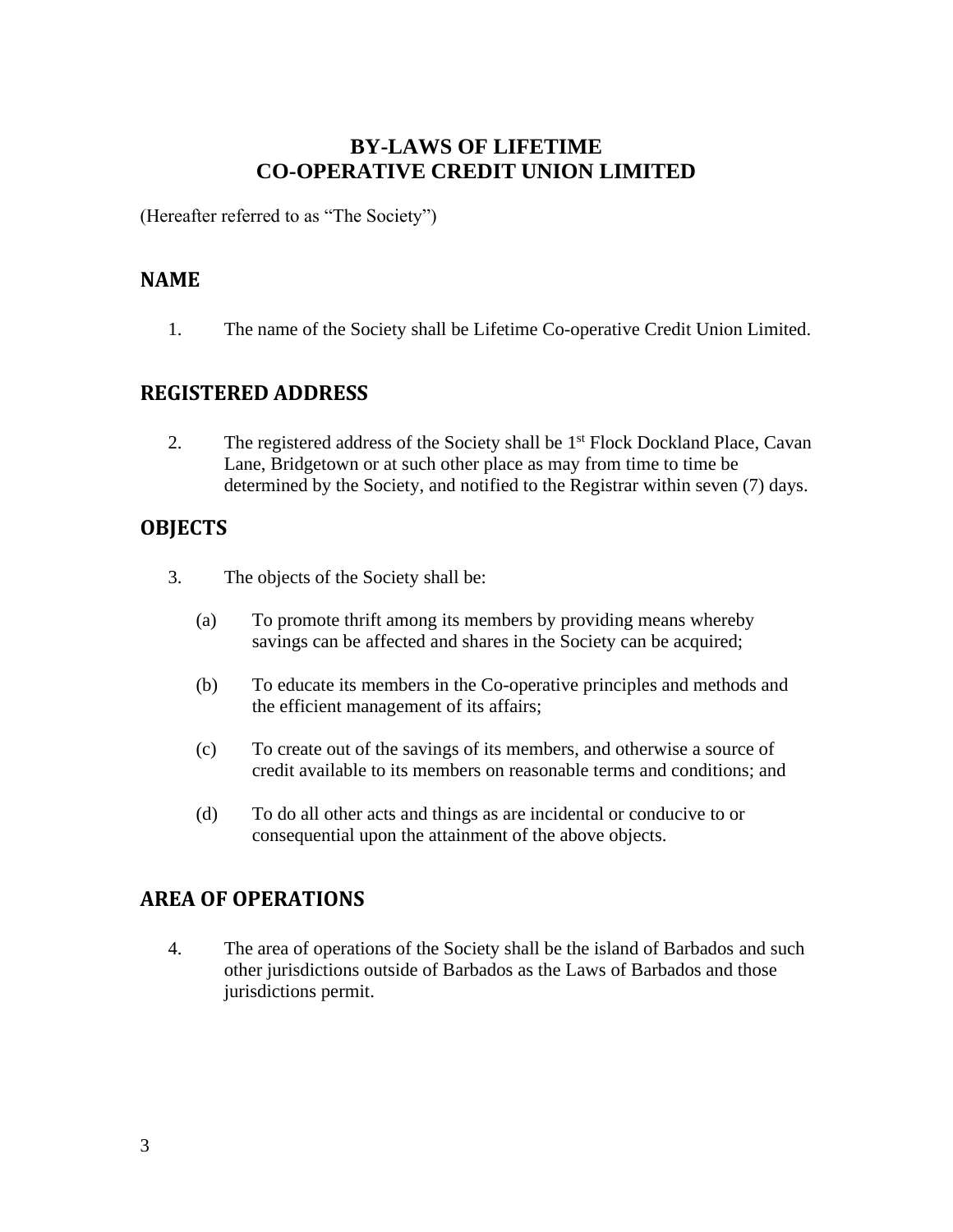# <span id="page-3-0"></span>**CAPITAL AND FUNDS**

- 5. Capital and funds of the Society shall be raised by means of:
	- a) The savings of its members received as payments or subscriptions on any class of shares;
	- b) The deposits of members or subject to the by-laws, from bodies corporate;
	- c) Loans from members or subject to the by-laws, from bodies corporate; and
	- d) Entrance and other fees, fines, interest on loans and investments and other contributions received from members and others.
- 6. Subject to the provisions of the Act, the Regulations and these By-laws, each member shall hold ten (10) qualifying shares.
- 7. Subject to the provisions of the Act, Regulations and By-laws deposits may be received from members or non-members at such rate and on such terms and conditions as the Board may from time to time determine.
- 8. Subject as hereinafter provided the Board may, with the sanction of a General Meeting borrow or raise money from any source in any manner the Society thinks fit.
- 9. The Society in General Meeting shall, in accordance with the provisions of the Act and Regulations, from time to time fix the maximum amount which it may at any one time owe in respect of deposits and loans.
- 10. The funds of the Society may be applied to the following purposes only, namely:
	- a) The expenses of Management;
	- b) Loans to its members for provident or productive purposes; and
	- c) Any other purpose authorised by the Act, Regulations and these By-laws.
- 11. The liability of a member to make contributions to the assets of the Society in case of liquidation shall be limited to his shares.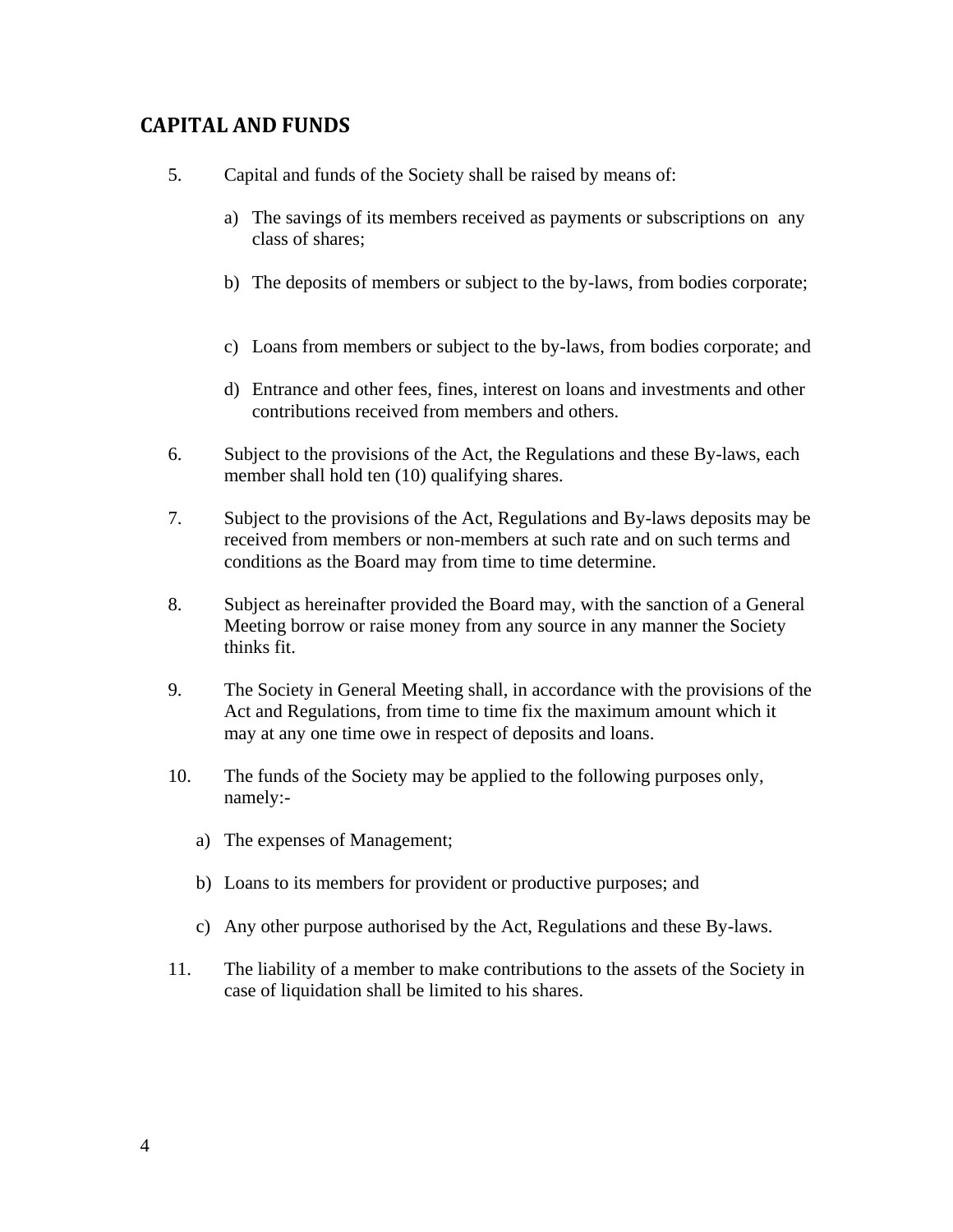#### <span id="page-4-0"></span>**MEMBERSHIP**

12.

- (1) A person may be eligible for membership with the Society if he or she is:
	- (a) a current or former employee, agent or representative of a BS&T company, a Neal & Massy company, a related company of BS&T or Neal & Massy, or a company formerly related to BS&T or Neal & Massy;
	- (b) an employee or former employee of the Society;
	- (c) a relative of a member; or
	- (d) a person recommended for membership by any two members who are in good financial standing.
- (2) For the purposes of this By-Law, an employee means a permanent employee, whether full-time or part-time
- (3) For the purposes of By-law 12(1) (c), a relative means a husband, wife, mother, father, sister, brother, son, daughter, aunt, uncle, nephew, niece or grand-child of the said member.
- 13.
	- (1) Any person who has the necessary qualifications and who is desirous of becoming a member shall apply in writing to the Secretary. His applications shall state his residence and occupation and shall contain such other information as the Board may from time to time decide.
	- (2) The approval of applicants for membership, except regular contractors of the Company, shall be by a majority decision of the Board. Regular Contractors must be approved by the Board of Directors and the Supervisory Committee. No applicant shall be admitted and enrolled as a member or be entitled to any of the rights or privileges of membership until he has paid an entrance fee of five dollars (\$5.00) or as the Board may from time to time fix, and subscribe for at least one share of the Society.

# <span id="page-4-1"></span>**JOINT MEMBERSHIP**

14.

(1) Persons who have the necessary qualifications for membership and are desirous of becoming joint members may apply in writing to the Secretary. The application shall state the residence and occupation of each person, whether the tenancy will be a joint tenancy or a tenancy in common and shall contain such other information as the Board may from time to time decide.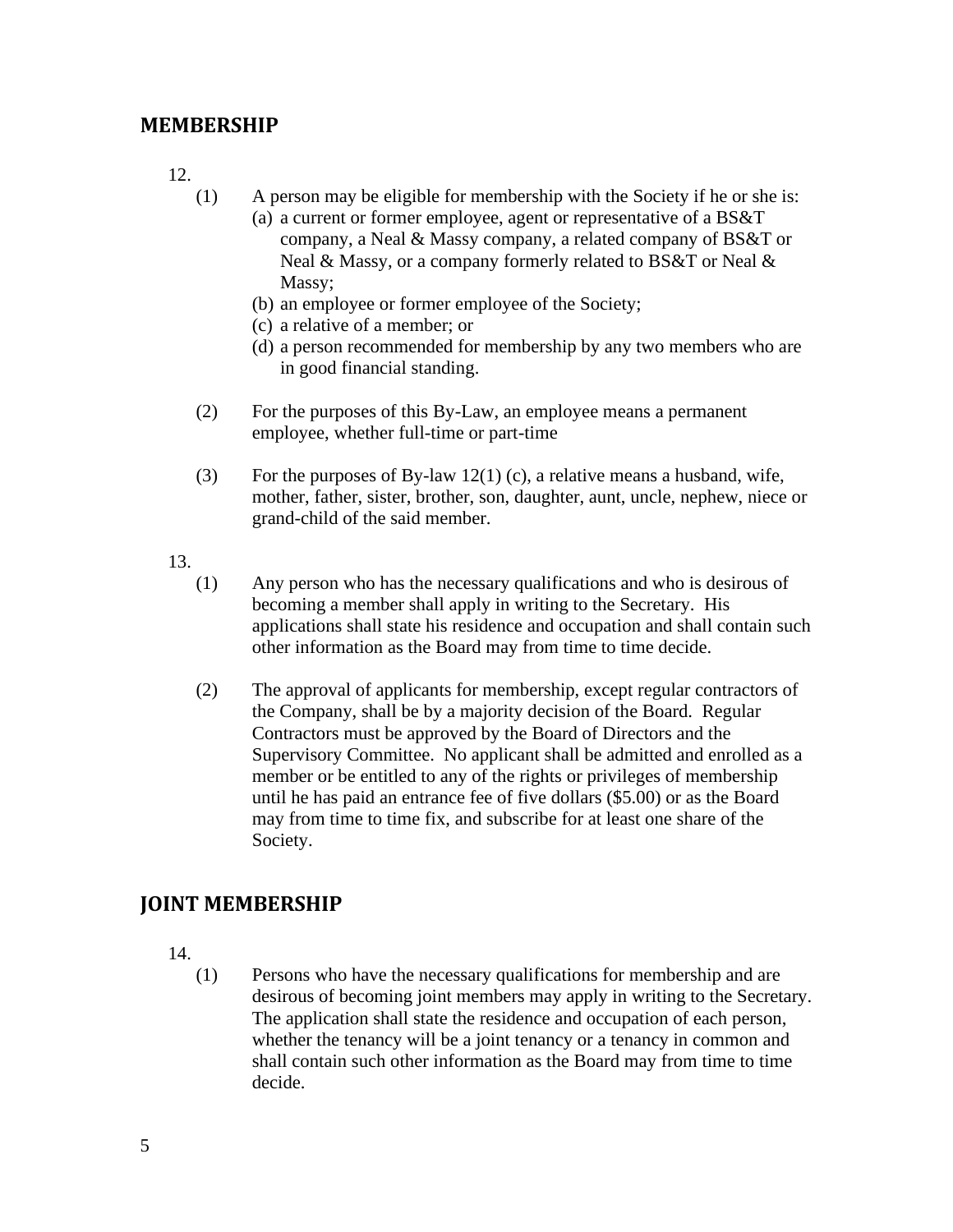- (2) An application of a joint membership to withdraw from the Society or to vary the composition of the joint membership must be signed by all the persons comprising the joint membership.
- (3) Joint membership shall consist of not more than two (2) persons

- 1) The approval of applications for membership shall be by the majority of the Board of Directors.
- 2) Every applicant for membership shall pay an entrance (membership) fee of five dollars (\$5.00) or as the Board may from time to time fix.
- 3) The applicant, upon acceptance and the purchase of ten (10) qualifying shares, shall be enrolled as a member and shall be entitled to any of the rights or privileges of membership.
- 16. A person ceases to be a member of the Society:
	- a) On death;
	- b) If he applies for bankruptcy or is declared a bankrupt;
	- c) On ceasing to hold ten qualifying shares in the Society;
	- d) On the withdrawal or transfer of all his shares, after having submitted notice in writing to the Secretary;
	- e) On the compulsory acquisition of his shares pursuant to Section 100 of the Act;
	- f) On expulsion from the Society as provided in Section 102 and 103 of the Act;
	- g) If, subject as hereinafter provided, he ceases to be qualified in accordance with By-law 12 or;
	- h) On withdrawal after submitting one month's notice in writing to the Secretary.
- 17. No member shall resign while he is a borrower, an endorser (co-maker), or guarantor on any loan due the Society.
- 18. Any member who: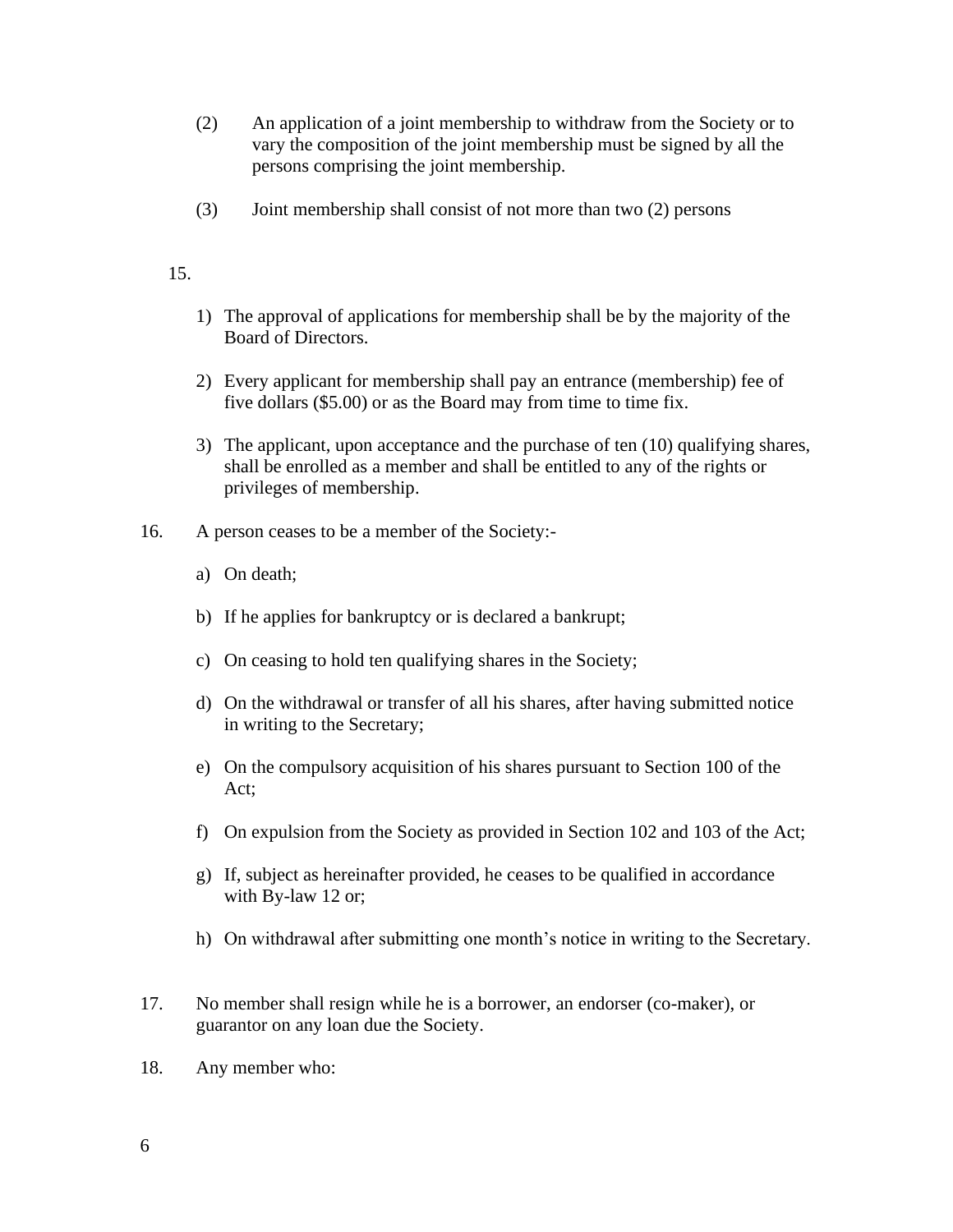- (1) (a) fails to pay contributions or debts due to the Society;
	- (b) is convicted of a criminal offence involving dishonesty; or
	- (c) in the opinion of the Board acts in any way detrimental to the interests of the Society may have his membership terminated by two-thirds vote of the Directors present at a meeting called for the purpose.
- (2) Notwithstanding the above membership may be terminated by a vote of two-thirds of the members present at a General Meeting by a charge communicated to the member in writing at least ten (10) days before the meeting.
- 19. A member whose membership has been terminated may appeal the termination pursuant to Sections 102 and 105 of the Act.
- 20. Subject to Section 102 of the Act, after payment of any amount due to the Society or of any contingent liability to the Society, all amounts held to the credit of members who withdraw or whose membership have been terminated, together with any interest accrued on those amounts, shall be paid to them in order of termination, but only as funds are available and within one year after withdrawal or termination.
- 21. The Society shall keep a Register of its members in accordance with Section 26 of the Act.
	- a) Subject to section 82(3) of the Act, a member may establish and maintain a business account with the Credit Union under such terms and conditions as are approved by the Board of Directors. A business account is defined as an account established by a member, or by the Credit Union, under a business name or a body corporate.

# <span id="page-6-0"></span>**SHARES**

- 22. The Directors may establish various classes of shares from time to time.
	- (a) There shall be at least one (1) class of shares held by all members, namely qualifying shares, which shall be:
	- 1) issued at par value of \$5;
	- 2) held by all members;
	- 3) considered the capital of The Society;
	- 4) redeemable if the account is closed;
	- 5) unlimited in number
	- 6) eligible for dividend payment in accordance with these By-Laws;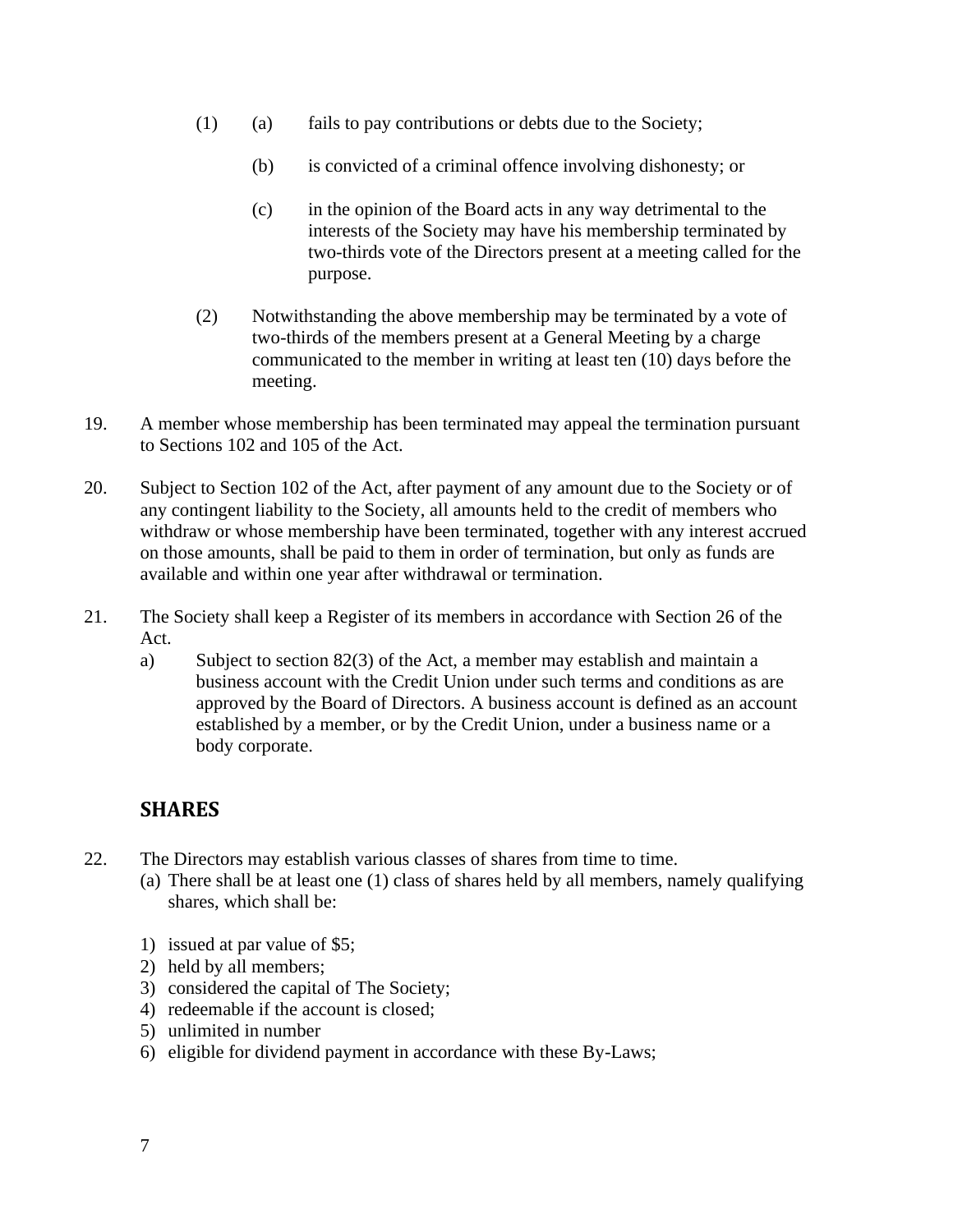- (b) Subject to the provisions of Section 33 of the Act, contributions to shares other than qualifying shares shall be payable in such amounts as the member is able on any day in which the Society is open for business, provided that in no case shall a contribution of less than five dollars (\$5) be paid.
- 23. Not withstanding the provisions of By-law 22, new members shall pay contributions to the value of ten (10) qualifying shares upon application for membership. Existing members who did not hold this requisite number of qualifying shares before the enactment of this By-Law, may at the discretion of the Board, be granted a six-month moratorium after the date of enactment to purchase ten qualifying shares.
- 24.
- (1) Shares may be transferred in accordance with Sections 48 and 49 of the Act and by written instrument in such form as may be prescribed, but no transfer shall be registered until such transfer fee as the Board may from time to time fix, has been paid. Such transfer shall carry dividend credits with it.
- (2) Subject as hereinafter provided any share other than qualifying shares may be redeemed on any day on which the society is open for business, provided that the Directors shall have the right at any time, to require a member to give ten (10) days' notice in writing or in any given emergency such notice as the Directors may fix.
- 25. Except with the written approval of the Board, no member may withdraw any share if it will reduce his liability to the Society as borrower, co-maker or guarantor.
- 26.
- (1) No share shall be withdrawable during the first twelve (12) months of membership nor so long as there is any sum owing by the Society in respect of any money borrowed by the Society, or of any deposit, payment of which has been demanded, except with the permission of the Board.
- (2) The Society shall have a lien on the shares, deposits, dividends, bonus or any amount standing to the credit of a member for any sum due to the Society from the said member or for any loan endorsed by him and may apply any sum standing to the credit of the member towards payment of any such debt.
- (3) Where an amount to be paid to a member for dividend and or bonus is equal to or less than ten dollars (\$10.00) the amount shall be credited to the member's deposits.
- (4) The Supervisory Committee must be notified of any such proposed action.

# <span id="page-7-0"></span>**DEPOSITS**

27. Ordinary deposits may be accepted from any member in accordance with the Act, the Regulations, the By-Laws, Anti-Money Laundering and Anti-Terrorism Regulations and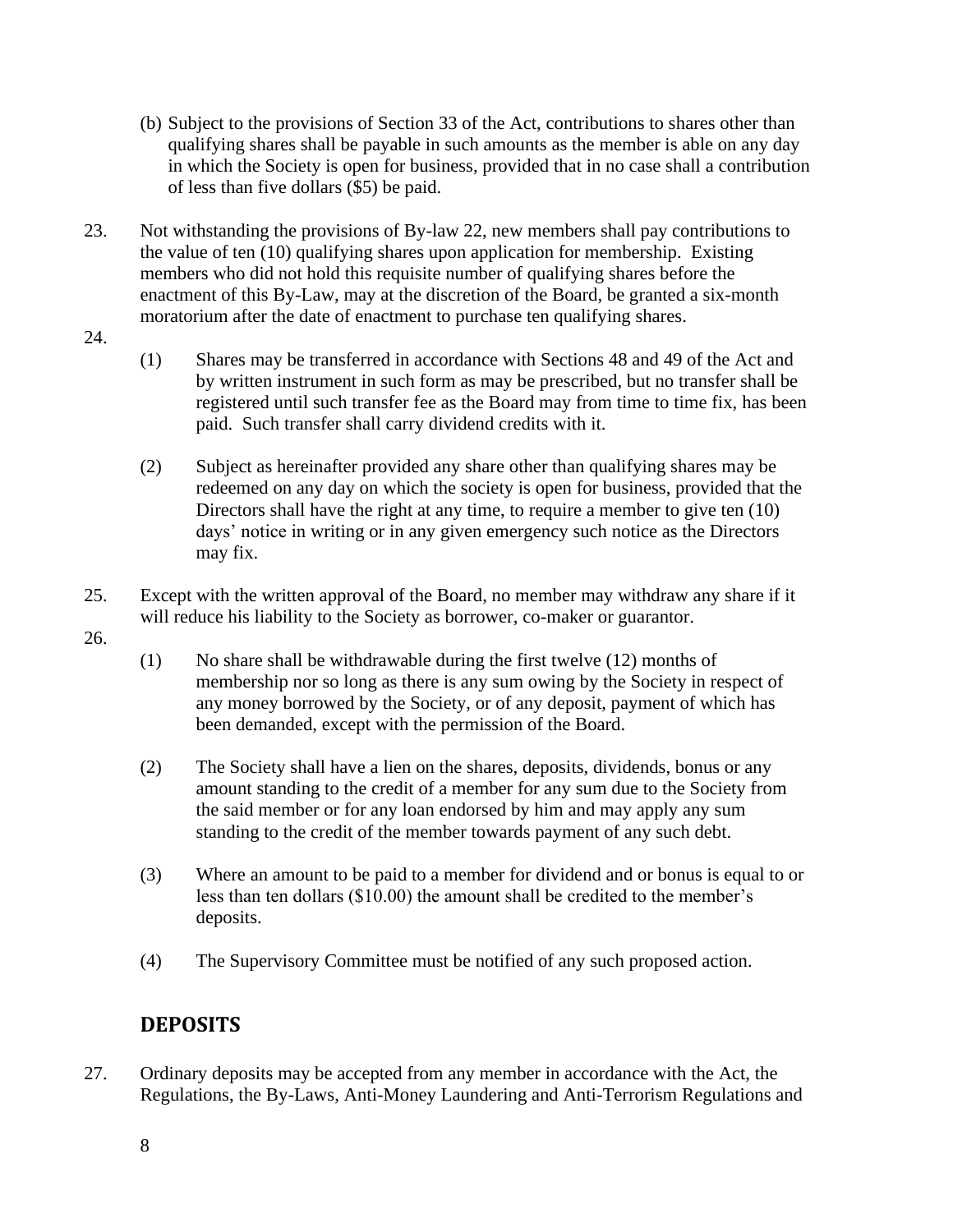such other legislation or guidelines as may be prescribed and on such terms and conditions as are determined by the Board from time to time.

- 28. Deposits may be received in the name of a minor or in trust for a minor who is a child or ward of a member, in such ways or manners as the Board may determine.
- 29. Deposits received in the name of a minor shall be held for the exclusive right and benefit of the minor and free from the control or lien of all other persons except creditors, and shall be paid together with interest thereon to the person in whose name the account shall have been issued. The receipt or acquittance of the minor shall be valid and sufficient release and discharge to the Society for the deposit or any part thereof.
- 30. Unless otherwise stated, deposits will earn interest from the day of deposit.
- 31.
- (1) Notwithstanding By-law 27, term deposits may be accepted from a member or non-member for a term not exceeding five (5) years and upon such terms and conditions as are set out in Section 203 of the Act and Regulation 32.
- (2) Provided, however, that deposits for a term exceeding five (5) years must be approved by the Registrar.
- 32. The rate of interest payable on ordinary or term deposits shall be fixed from time to time by the Board of Directors.

# <span id="page-8-0"></span>**RECEIPTS AND DISBURSEMENTS**

- 33.
- (1) Money paid in or out on account of shares, deposits, loans, interest, entrance fees, fines or transfer fees shall be evidenced by an appropriate voucher or receipt. Each voucher or receipt shall identify the person receiving or paying out on behalf of the Credit Union, the money represented thereby.
- (2) When passbooks are used, the member's permanent official record for all transactions shall be the entries in the passbook. Every entry in the pass book shall be initialled by the person receiving or paying out the money represented thereby. When a statement of account plan is used, the member's permanent official record for transactions shall be the statement of account which will itemise all transactions and which must be issued to each member at least quarterly.

# <span id="page-8-1"></span>**MEETINGS OF MEMBERS**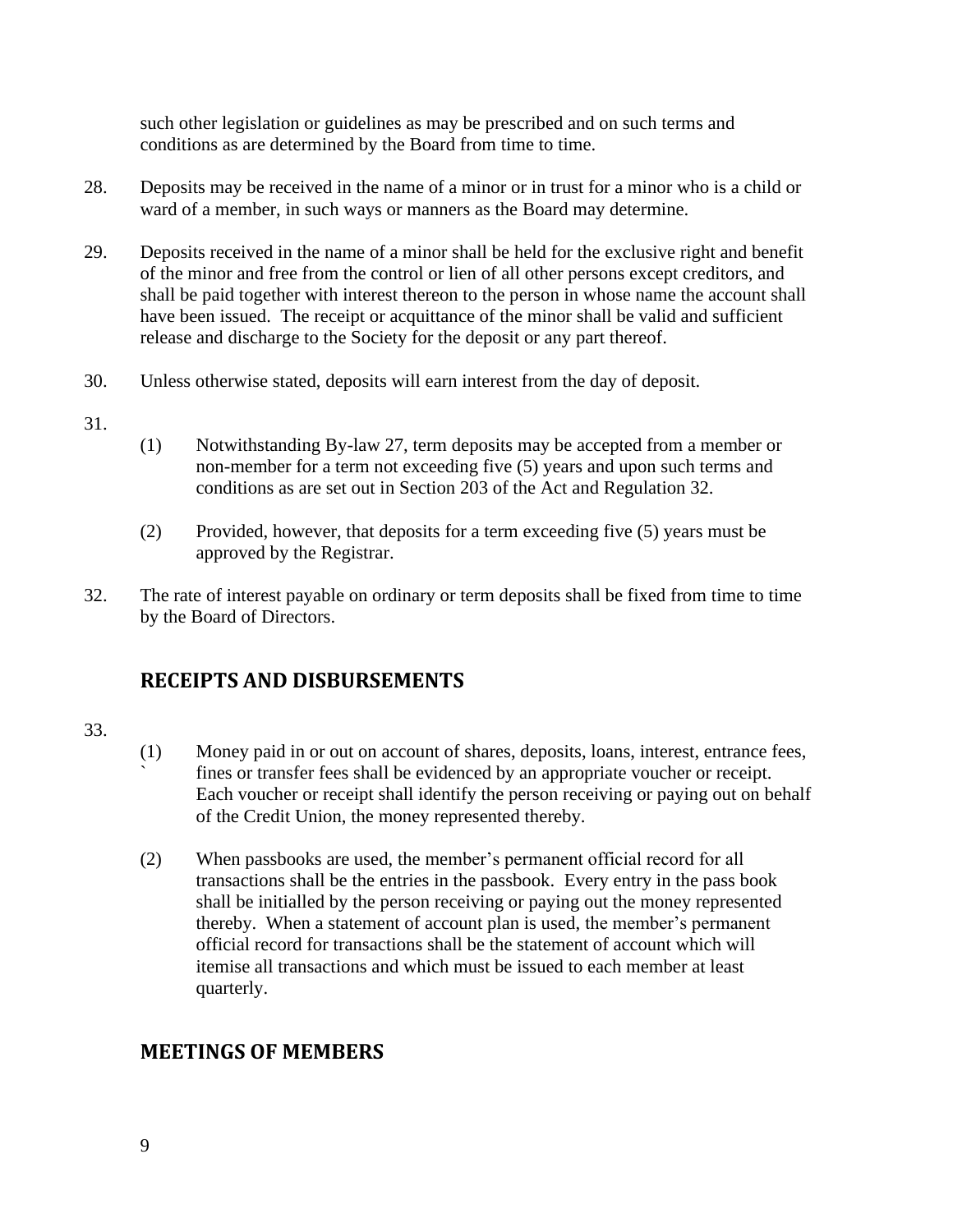34. The supreme authority of the Society shall be vested in the general meeting of members at which every member has a right to attend and vote on all questions.

35.

- (1) Meetings of members shall be convened and held in accordance with the provisions of the Act.
- (2) At least ten (10) days notice of any General, Annual, or Special Meeting shall be given before any such meetings are held.
- (3) General Meetings shall be held from time to time at the discretion of the Board at a place determined by them.

- (1) The Annual General Meeting of members shall be held within three (3) months after the end of the financial year unless authorised by the Registrar upon a written request by the Board to convene the meeting at a date no later than six (6) months after the end of the financial year.
- (2) The function of the Annual General Meeting shall be:
- (a) to confirm the minutes of the previous Annual General Meeting and of any intervening Special General Meeting;
- (b) to consider the report of the Board of Directors on the immediate preceding year's work of the Credit Union;
- (c) to consider the financial statement presented by the Board for the immediate preceding year, together with the financial statements of the previous year.
- (d) to consider the report of the auditor;
- (e) to approve the financial statements and the auditor's report or if accounts are not approved to cause the Directors to forthwith notify the Auditor of any error or mis-statement;
- (f) to receive and approve the reports of the Credit and Supervisory Committees;
- (g) to allocate the surplus from the preceding year, subject to the Act, and the Regulations made thereunder;
- (h) where necessary to amend the By-laws;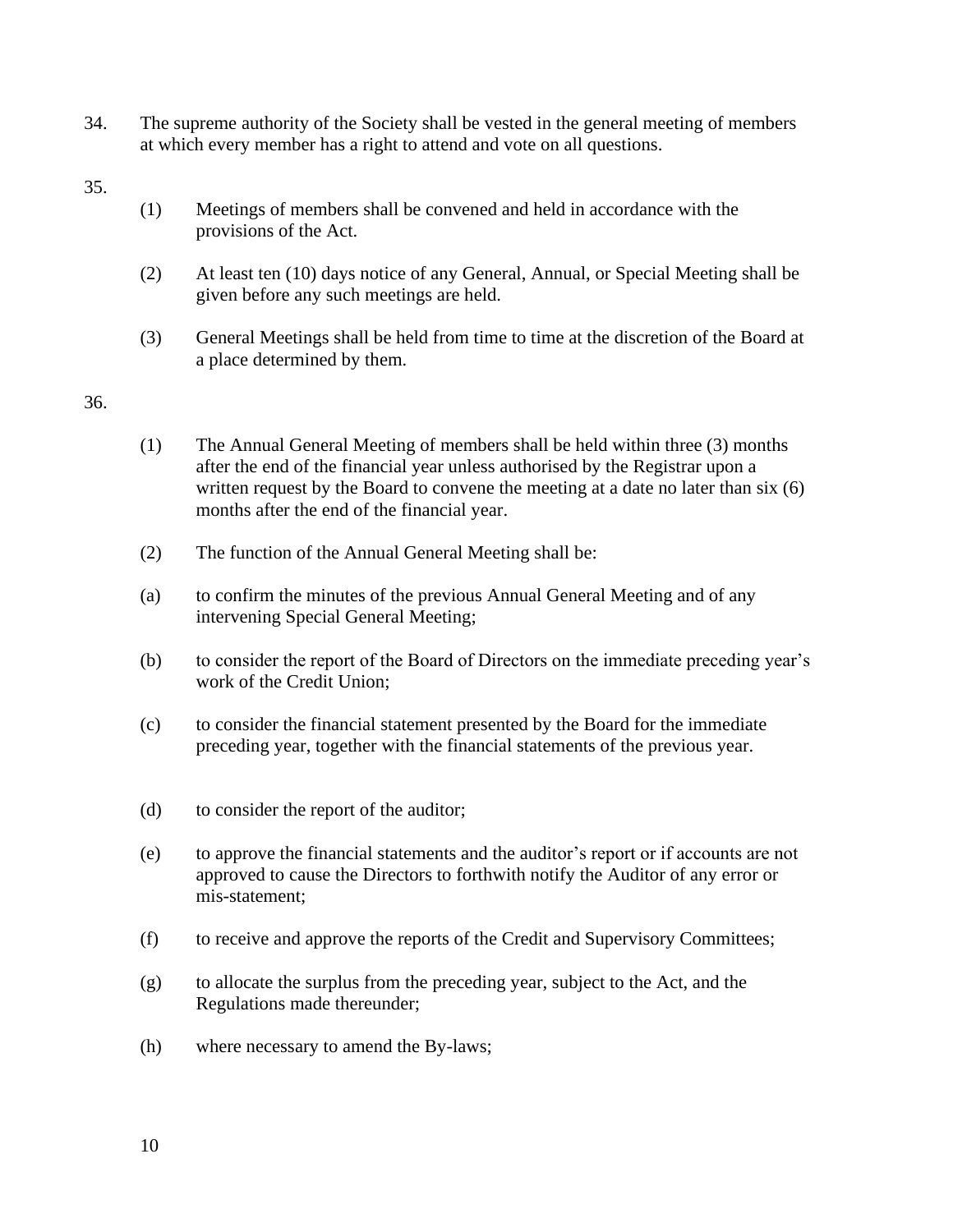- (i) to elect Directors, a Credit Committee and Supervisory Committee for the ensuing year;
- (j) to appoint Auditors for the coming year;
- (k) to hear and decide upon any complaints brought by members aggrieved by a decision of the Board, provided that notice of such complaint to be brought before the meeting has been given to the Secretary in writing within thirty (30) days from the date the notice of the decision was received ; and
- (l) to transact any other general business of the Society.
- 37.
- (1) A Special General Meeting of members may be convened at any time by the Board, and on receipt of a demand stating the object of the proposed meeting, signed by at least 10% of the members or fifty (50) whichever is the less, it shall be the duty of the Board to convene such meeting within twenty (20) days of the receipt of the request. The purpose of the Special General Meeting shall be set forth in the notice and only such business as described in the notice shall be dealt with at such meeting.
- (2) Notwithstanding By-law 37 (1) the Board of Directors shall at the request of the Supervisory Committee and pursuant to section 215 (4) of the Act, convene a Special General Meeting of members.
- (3) If the Board fails to convene a meeting within the stipulated time from the receipt of a demand or a request as aforesaid, the Supervisory Committee will have the right to convene the meeting by notice within:
	- (a) twenty (20) days after the expiry of the period of twenty (20) days, in accordance with section 87 of the Act where, the meeting is demanded by members; and
	- (b) seven (7) days after the expiry of the period of fourteen (14) days where the meeting is requested by the Supervisory Committee.
- (4) The notice must contain the object of the proposed meeting and a statement to the effect that the meeting is convened on the failure of the Board to convene the meeting demanded. Any cost incurred by the convening of the meeting shall be borne by the Society.
- (5) The Registrar may at any time call a Special Meeting for the purpose of enabling members to secure any information regarding the affairs of the Society that they are entitled to receive and to deal with any matters affecting the Society.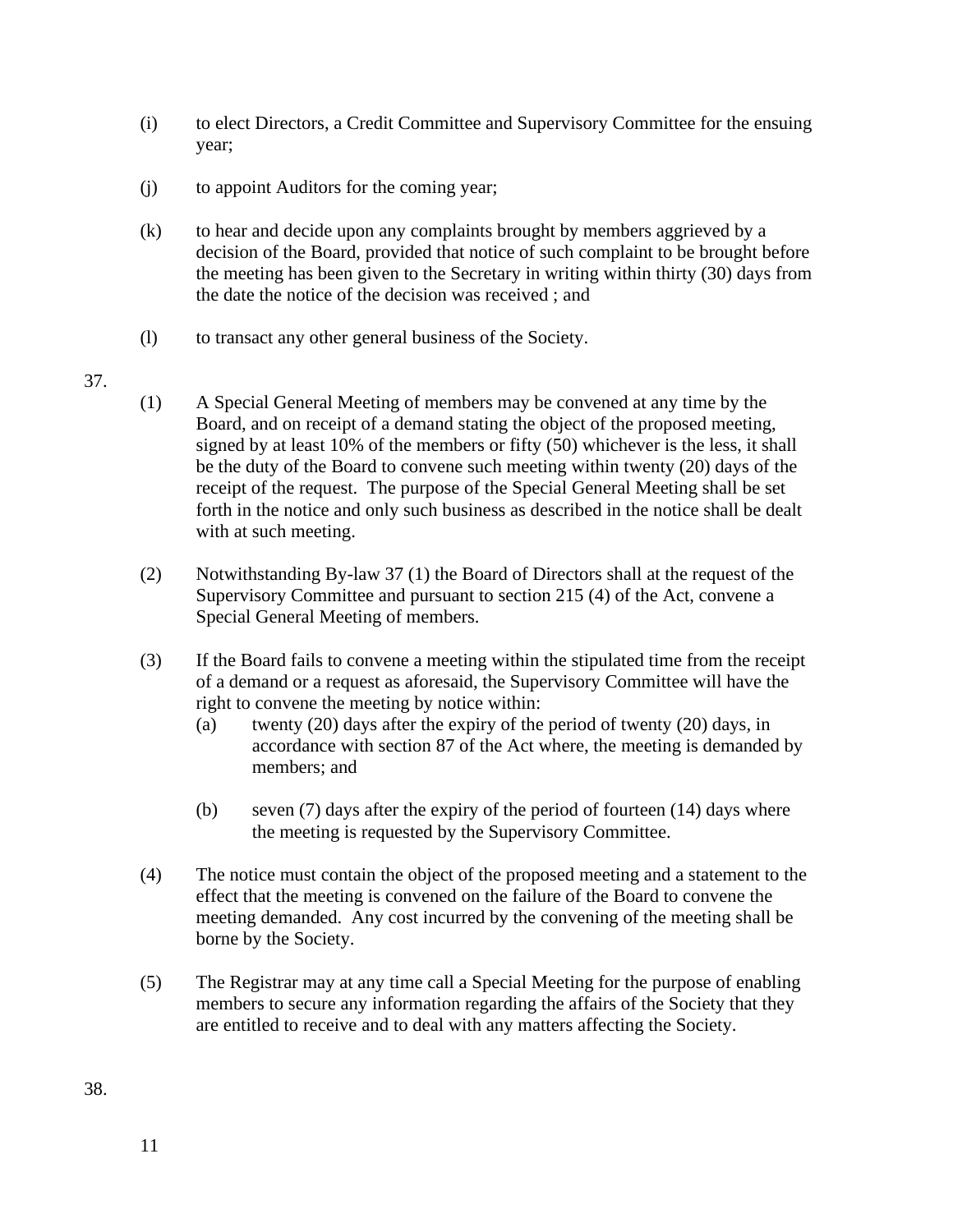- (1) At least ten (10) days notice of any General Meeting shall be given in any of the following ways namely:
	- (a) by a notice published in not less than two (2) issues of a newspaper circulated in Barbados and posted in a place that is prominent and accessible to members, and in the Company's newsletter; or
	- (b) by a written notice handed to each member or posted to him at his address in the register of members.
- (2) The accidental omission to give a notice to/or the non-receipt of a notice by any member shall not invalidate the meeting.

# <span id="page-11-0"></span>**QUORUM**

#### 39.

- (1) Where the Society consists of not more than forty (40) members, one-half of the number of the members, or ten (10) members, whichever is the less shall form a quorum for the purposes of the Annual, General, or Special General Meeting, and where the Society consists of more than forty (40) members, one-fourth of the total number of the members of the Society or twenty-five (25) whichever is the less, shall form a quorum for the purpose of the Annual, General or Special General Meeting, provided that when any meeting is summoned by the Registrar, any members present at such meeting shall be deemed to form a quorum.
- (2) If within one hour after the time fixed for any meeting other than a meeting convened by the Registrar, the members present are not sufficient to form a quorum, such meeting shall be considered as dissolved if convened on the demand of members; in all other cases, it shall stand adjourned to a date not more than thirty (30) days thereafter and at a time and place to be determined by the Board. For reconvening an abortive meeting at least three (3) days notice shall be given. If at the adjourned meeting a quorum is not present at the time appointed for the meeting, the members present shall form a quorum.

# <span id="page-11-1"></span>**ELECTIONS**

- (1) No later than sixty (60) days before each Annual General Meeting (AGM), the Board of Directors shall:
	- (a) invite nominations for eligible members to be elected to the Board of Directors, Credit Committee and Supervisory Committee of the Credit Union; and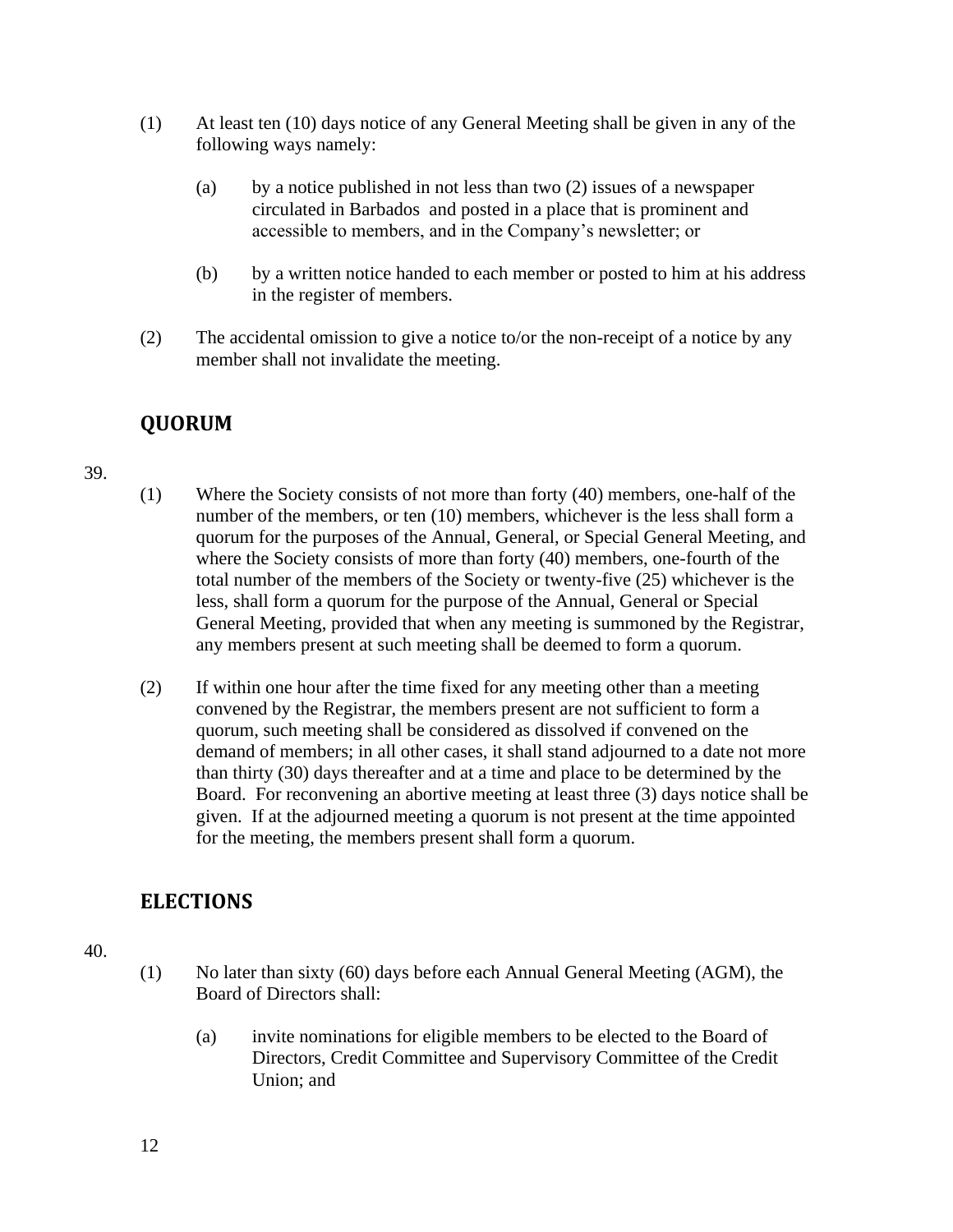- (b) make nomination forms available to members immediately on their request.
- (2) Pursuant to paragraph 1. a., of this by-law, invitations to nominate members shall be by way of a letter or electronic mail issued to each member, or publication in at least two issues of a newspaper circulated in Barbados. Such invitations shall specify the eligibility criteria for election as determined by the Co-operative Societies Act, Regulations and these By-Laws.
- (3) Any two members in good standing may nominate eligible members for upcoming vacancies on the Board of Directors, the Credit Committee and the Supervisory Committee, provided that such nominations are received on the Credit Union's official nominations form no later than thirty (30) days prior to the proposed date of the AGM. No nominations shall be proposed from the floor of the AGM.
- (4) Completed nominations shall be received in sealed envelopes at any of the Credit Union's offices and addressed to the Secretary of the Board of Directors.
- (5) Not less than sixty (60) days prior to each AGM, the Board shall appoint a nominations committee of three (3) persons, of which not more than one may be a member of the existing Board, and none may be nominees for any vacancy.
- (6) The Nominations Committee shall:
	- (a) receive all nominations;
	- (b) ensure that all nominees are eligible for election;
	- (c) ensure that all nominees have consented to the nomination; and
	- (d) present for publishing with the notice of the Annual General Meeting, all eligible nominations for each vacancy for which elections are to be held.
- (7) The Board shall appoint a chairman of elections, other than any nominated candidate, to conduct the election process.
	- (a) All elections shall be by ballot and shall be determined by a majority vote except where there is no contest.
	- (b) Where the number of nominees does not exceed the number of persons to be elected, the Chairman of the meeting called to elect persons shall declare all the nominees elected.
- (8) No member may be elected to the Board, the Credit Committee or Supervisory Committee if he or she: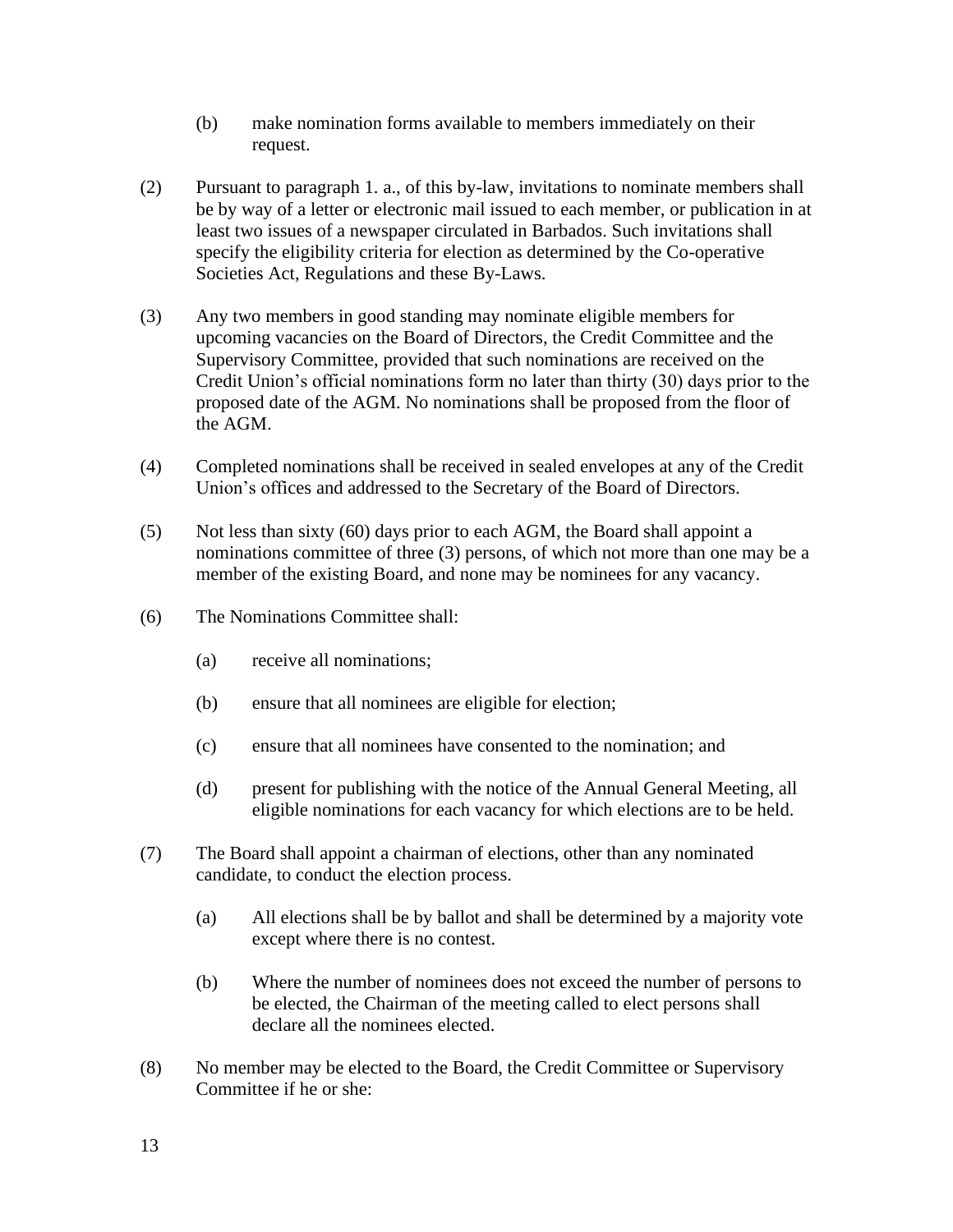- (a) is under 18 years of age;
- (b) is of unsound mind;
- (c) is not a citizen or resident of Barbados;
- (d) has been convicted of an offence involving fraud or dishonesty;
- (e) has been convicted of an offence under the Co-operative Societies Act;
- (f) has been convicted on indictment of an offence regarding the formation, promotion or management of a corporate body;
- (g) does not hold the requisite qualifying shares in the Credit Union;
- (h) has not been a member of the Credit Union for at least one year; or
- (i) is not in good financial standing with a registered society.

#### <span id="page-13-0"></span>**TENURE OF OFFICE**

- (1) Each member shall hold office until his successor is elected and shall be eligible for re-election.
- (2) Directors, Members of the Credit Committee and the Supervisory Committee may hold office for two (2) consecutive terms of three (3) years before retiring for a minimum of one (1) year.
- (3) Where persons are to be elected for varying terms, the members receiving the highest number of votes cast is to be declared elected for the longest or longer term.
- (4) Where two (2) or more candidates receive an equal number of votes, the members present may by resolution provide that a second ballot be cast or where the meeting does not decide to hold a second ballot, the Chairman of the meeting called to elect the candidates, shall draw lots and the candidate whose lot is drawn is to be declared elected and or elected for the longest or longer term.
- (5) Where candidates are elected unopposed the members present may by resolution provide that a ballot be cast to determine the term of office for each candidate or , where the meeting does not decide the Chairman of the meeting shall draw lots to determine the tenure of office for each candidate.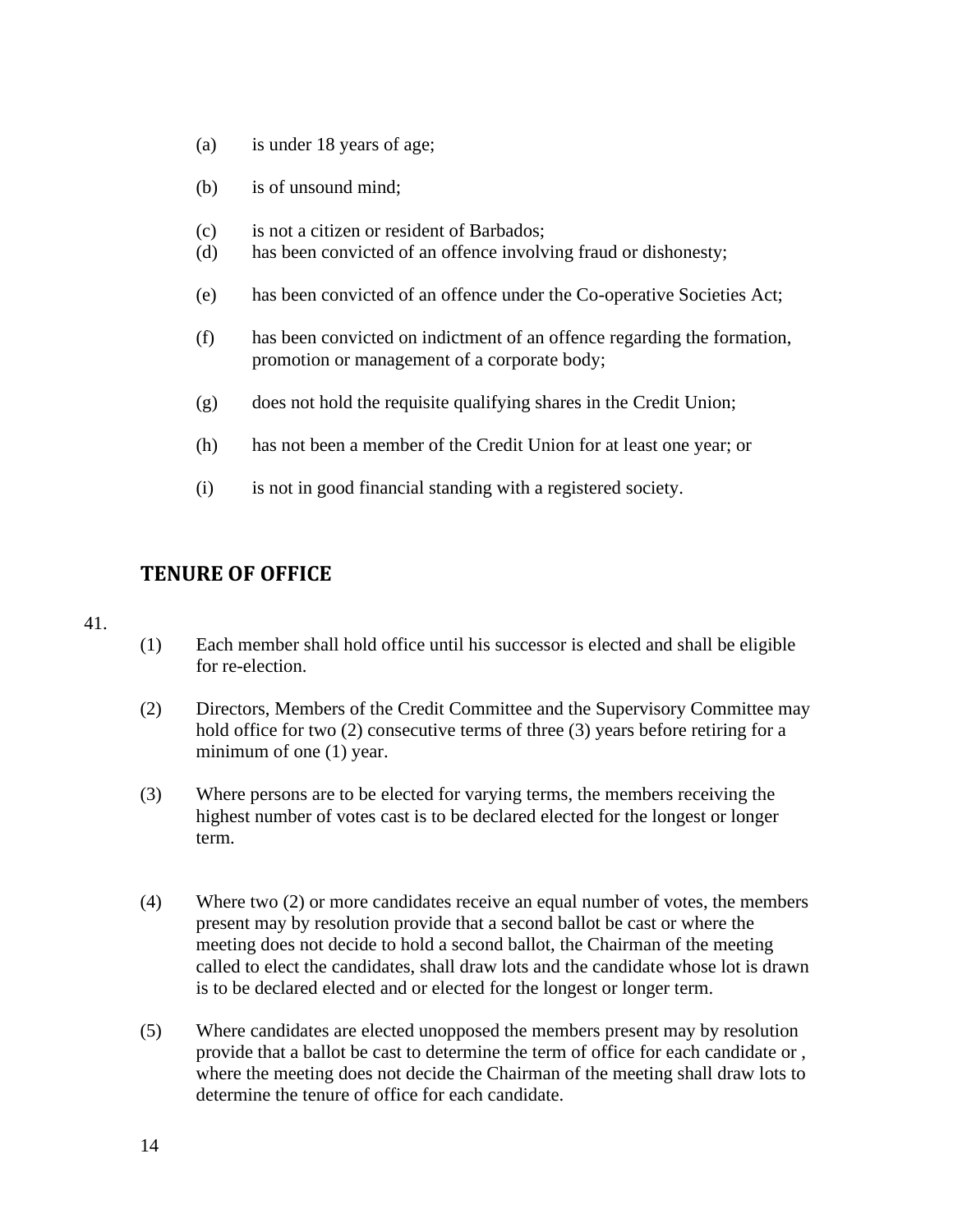42. At the Annual General Meeting of the Society subsequent to the issuance of the Certificate of continuance, the entire Board of Directors, the Credit Committee and the Supervisory Committee shall be elected and at the Annual General Meeting in every subsequent year, one-third of the Directors or if their number is not three or a multiple of three then the whole number nearest the one-third shall retire from office provided however, that the smallest number of persons shall serve for one (1) year.

# <span id="page-14-0"></span>**TERMINATION OF OFFICE**

#### 43.

- (1) Any member of the Board, Credit or Supervisory Committee shall be deemed to have vacated his office if:
	- (a) he resigns by giving notice, if he is a member of the Board, to the Board of Directors, or if a member of the other committees to the respective Committee;
	- (b) he applies for bankruptcy or is declared bankrupt;
	- (c) he becomes of unsound mind and has been so found by a court in Barbados; or
	- (d) he is convicted of any offence involving dishonesty; and
- (2) The Board, the Credit Committee, the Supervisory Committee, or any member thereof may be removed from office before the expiration of their or his period of office by a resolution passed by a majority of at least three-fourths of the members present at a Special General Meeting at which at least ten (10) days notice specifying the intention to propose the resolution had been duly given.
- (3) Any such member or officer must be informed in writing of the charges against him at the time of the notice and at such meeting shall have a reasonable opportunity to answer such charges. At such a meeting, the members shall proceed to the election of a new Board, Credit Committee or Supervisory Committee to fill the vacancy occurring. Any member so appointed shall be subject to retirement at the same time as if he had become a member of the Board, Credit Committee or Supervisory Committee on the day in which the member in whose place he is appointed was last elected to the Board or the Committee.

# <span id="page-14-1"></span>**BOARD OF DIRECTORS**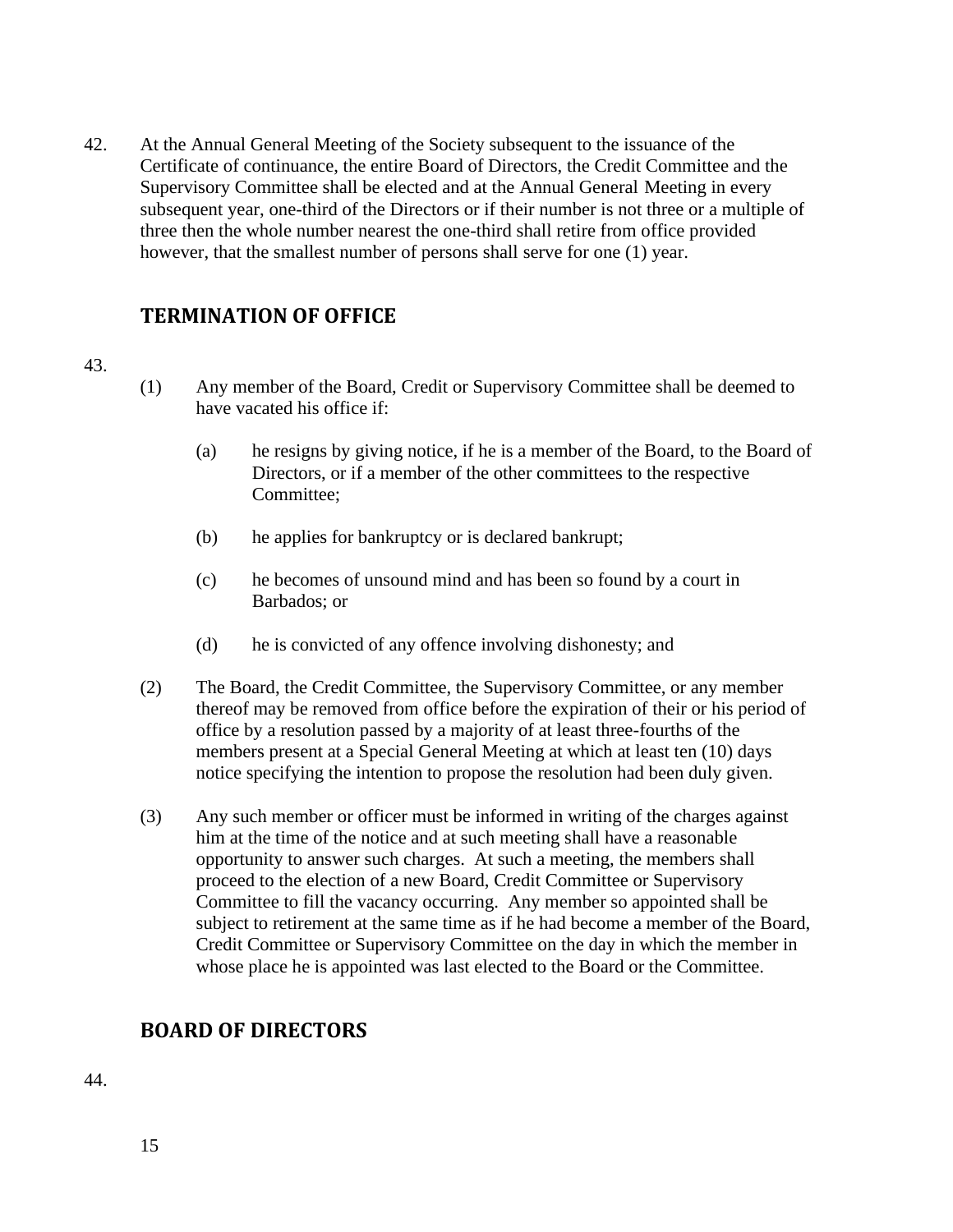- (1) Subject to the provisions of the Act and the Regulations the general direction, control and management of the society shall be entrusted to a Board of Directors (herein referred to as "The Board").
- (2) The Board shall be elected at the Annual General Meeting and shall consist of seven (7) members.
- (3) The Board shall arrange the deposit of all funds of the Society in its Bank Account at latest the day after they are collected, unless the collection takes place on a Saturday or any day preceding a holiday, in which case the deposit shall be made at latest on the next day that the bank is open for business.
- (4) The Board shall be responsible for making adequate arrangements for the safe keeping of funds of the Society until they are deposited in the bank in accordance with By-law 44 (3) above.

#### 45.

- (1) The Directors shall meet as often as the business of the Society may require, but not less frequently that once per month. Due notice of such meetings shall be given to the other members by the Secretary.
- (2) A joint member may be a Director, provided however, that only one joint member may be a Director at any one time except where the joint member also holds membership in his own name.
- (3) A simple majority of members shall constitute a quorum.
- (4) Any member or the Board shall in addition to By-law 42 be deemed to have vacated his office if he fails to attend three (3) consecutive regular meetings of the Board without giving satisfactory explanation to the Board within seven (7) days of his absence from the third meeting.

- (1) Where there is a vacancy on the Board and there is a quorum of Directors, the remaining Directors may exercise all the powers of the Directors or, fill the vacancies until the next Annual General Meeting within twenty-one (21) days.
- (2) Where there is not a quorum of Directors the remaining Directors shall call a General Meeting for the purpose of electing members to fill the vacancies.
- (3) Where there are no Directors, fifty (50) members may appoint in writing five (5) persons as Directors for the purpose of calling a General Meeting to elect members to fill the vacancies.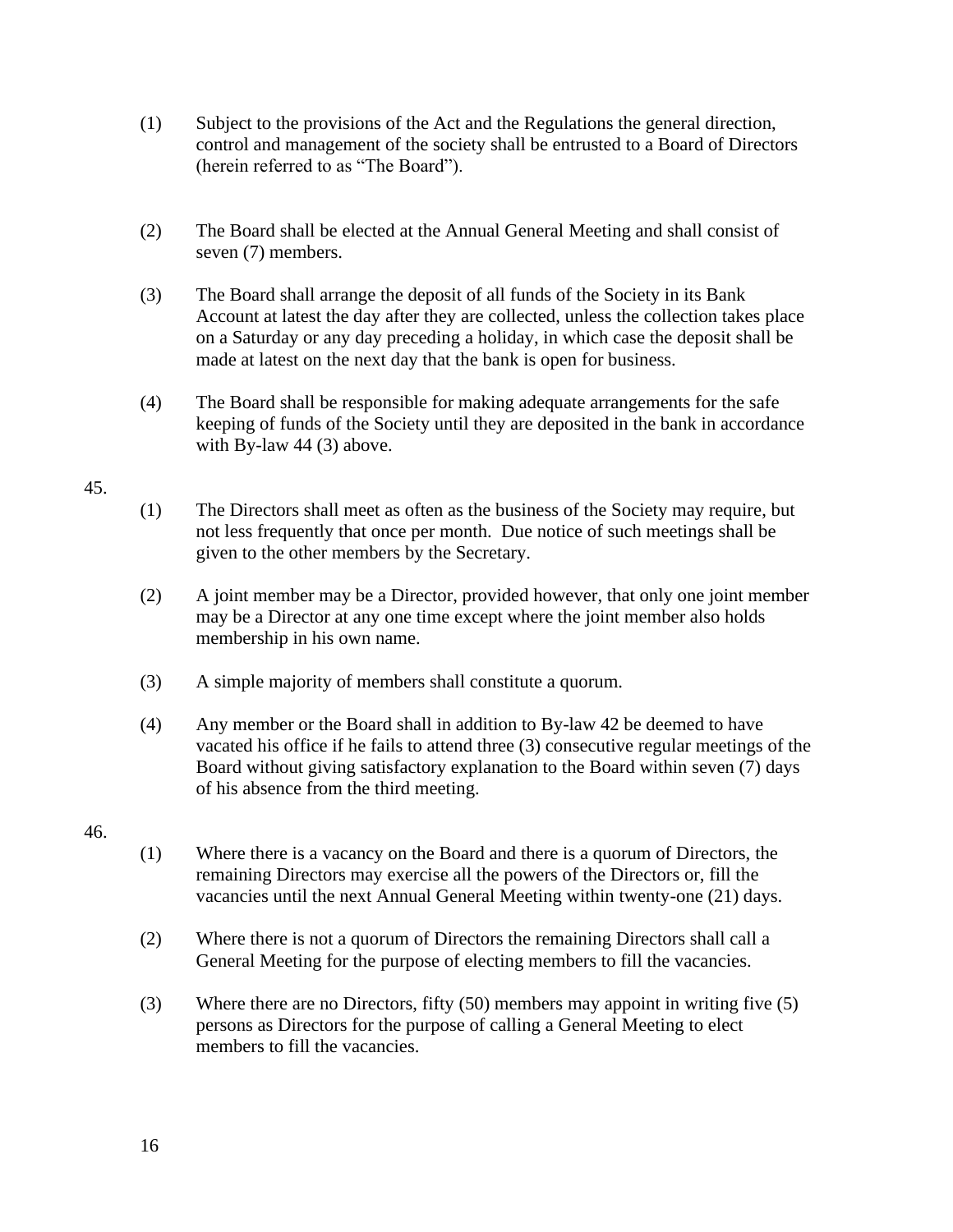- 47. The Board of Directors may appoint from among its numbers any Committee that it considers necessary and may by resolution delegate to any such Committee such powers that it considers necessary for the efficient conduct of the affairs and business of the Society, subject to Section 55 (5) of the Act.
- 48. A Committee of Directors that has powers delegated to it, must consist of at least three (3) Directors and shall exercise these powers subject to the provisions of the Act, the Regulations and these By-laws.
- 49. A Director or Officer of the Society who is a party to a contract or proposed contract with the Society shall disclose in writing to the Society or request to have entered in the Minutes of Meetings of Directors, the nature and extent of his interest.
- 50. The disclosure required in By-law 49, must be made in case of a Director:
	- (a) at the meeting at which the proposed contract is first considered;
	- (b) at the first meeting after he becomes interested in the proposed contract;
	- (c) if he becomes interested after the contract is made at the first meeting after he becomes so interested; or
	- (d) on becoming a Director, at the first meeting after he becomes a Director.
- 51. The disclosure required in By-law 49, must be made in the case of an Officer who is not a Director:
	- (a) forthwith after he becomes aware that the contract or proposed contract is to be considered or has been considered at a Meeting of Directors;
	- (b) if the Officer becomes interested after the contract is made, forthwith after he becomes so interested; or
	- (c) immediately after he becomes an Officer, where he has interest in a contract prior to his becoming an Officer.
- 52. Subject to Section 75(6) of the Act, a Director shall not take part in discussions to consider, or vote on a resolution to approve a contract in which he has a personal interest.
- 53. A contract, approved by the Directors or Members in which a Director or Officer disclosed a material interest, which is reasonable and fair to the Society at the time it was approved is neither void or voidable by reason only of that relationship or by reason only that a Director with an interest in the contract be present at or is counted to determine the presence of a quorum at a Meeting of Directors or Committee of Directors that authorised the contract.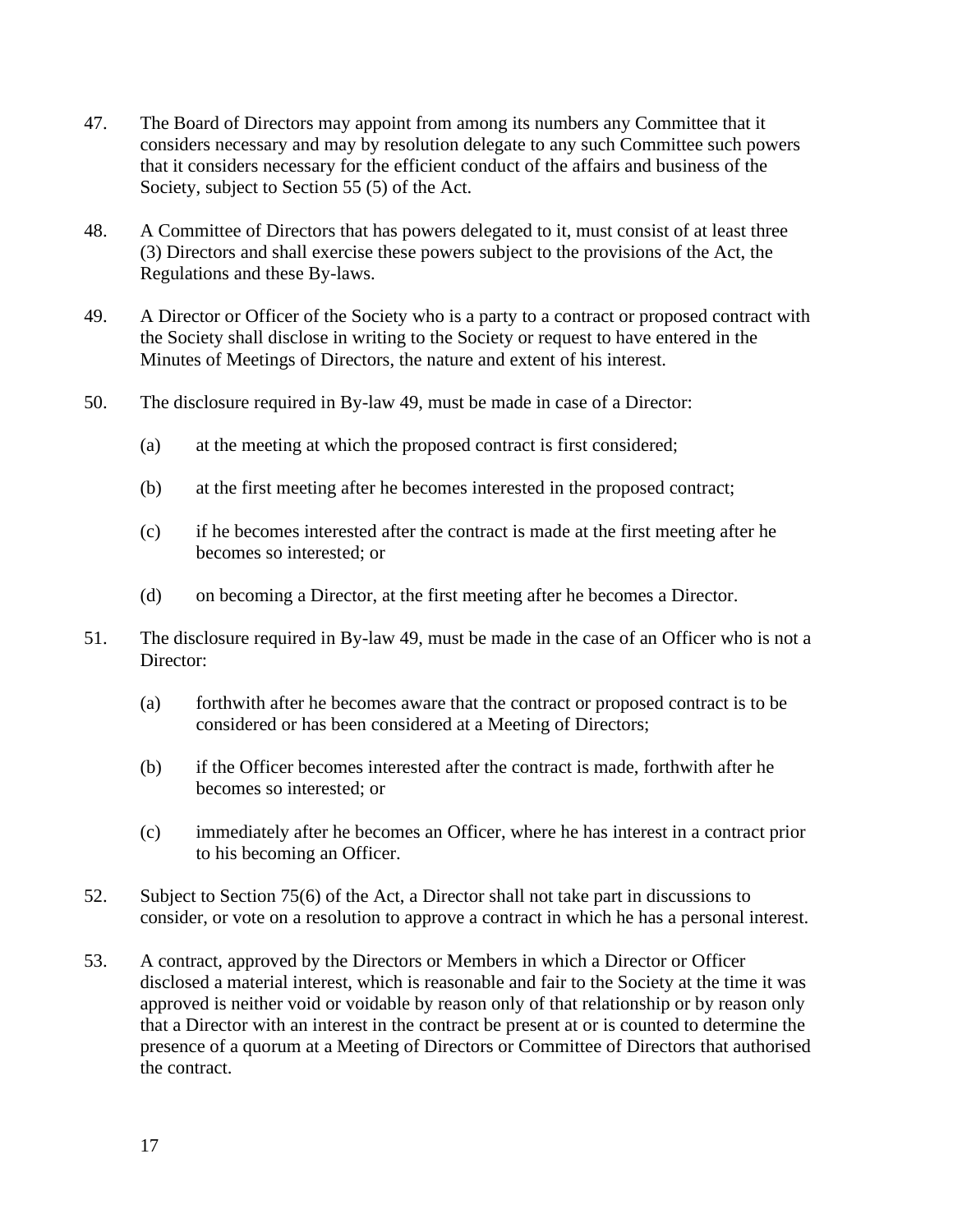54. Subject to By-law 8, the Board of Directors may borrow from any source and on such security and terms of repayment as it considers fit, provided that the total amount borrowed does not exceed 10 percent of the Society's Capital and Reserve Fund and is within the maximum liability limit which was fixed by a resolution of members at a general meeting, and approved by the Registrar.

#### 55.

(1) At the first meeting of the Board of Directors which shall be held within fourteen (14) days of their election, the Board shall elect from their own number a President, a Vice-President, a Secretary, and a Treasurer.

# <span id="page-17-0"></span>**PRESIDENT**

- (2) The duties of the President shall be:
	- (a) to preside at meetings of the members and of the Board of Directors;
	- (b) to sign and execute jointly with the Secretary, all deeds and conveyances of real or personal property and such other documents as the Board may specify;
	- (c) perform such other duties as customarily appertain to the office of the President or as he may be directed to perform by resolution of the Board of Directors, not inconsistent with the Act, the Regulations and these Bylaws, and
	- (d) such other duties as the Co-operative Societies Act and Regulations may require to be performed by the Chairman of the Board.

# <span id="page-17-1"></span>**VICE PRESIDENT**

(3) The Vice-President shall, in the absence or disability of the President or his refusal to act, perform the duties of the President and/or such other duties as the Board of Directors may from time to time prescribe.

# <span id="page-17-2"></span>**SECRETARY**

- (4) It shall be the duty of the Secretary to:
	- (a) attend all meetings of the Board and the Society;
	- (b) keep Minutes of any meeting of the Board or the Society;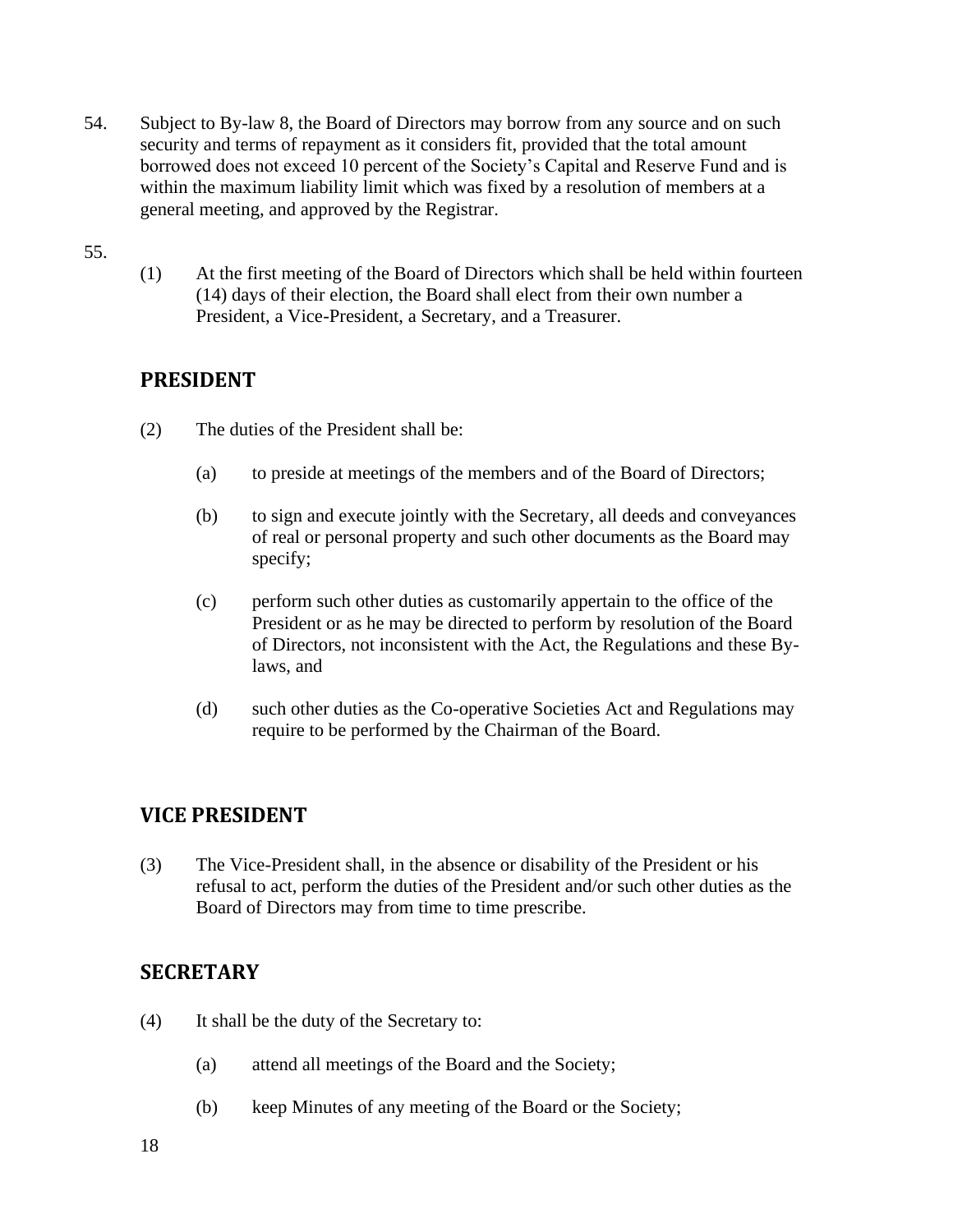- (c) conduct any correspondence on behalf of the Society;
- (d) keep charge of all records, books papers and other documents of the Society;
- (e) issue notices for all meetings of the Board and general membership of the Society, in accordance with the Regulations and By-laws;
- (f) sign and execute jointly with the President all deeds and conveyances of real or personal property and such other documents as the Board may specify; and
- (g) perform such other duties as are prescribed by the By-laws or as directed by a resolution of the board that are not inconsistent with the Act and these By-laws.

#### <span id="page-18-0"></span>**TREASURER**

- (5) The Treasurer shall;
	- (a) receive all monies due and payable to the Society and issue receipts for the same;
	- (b) deposit all monies received in the name of the Society in such bank or depository as specified by the Society;
	- (c) sign all cheques, notes, bills of exchange and other documents necessary to effect the business of the Society;
	- (d) record all transactions effected by the Society in the books provided for the purpose;
	- (e) keep charge of all documents, books and vouchers for all payments made, and receipts issued on behalf of the Society;
	- (f) prepare the annual statement of account, balance sheet, monthly financial statement and other statements as the Board may request;
	- (g) prepare and forward to the Registrar, such financial and other reports as the Registrar may require;
	- (h) keep separate all monies belonging to the Society;
	- (i) produce a current statement of the Society's monies held on demand;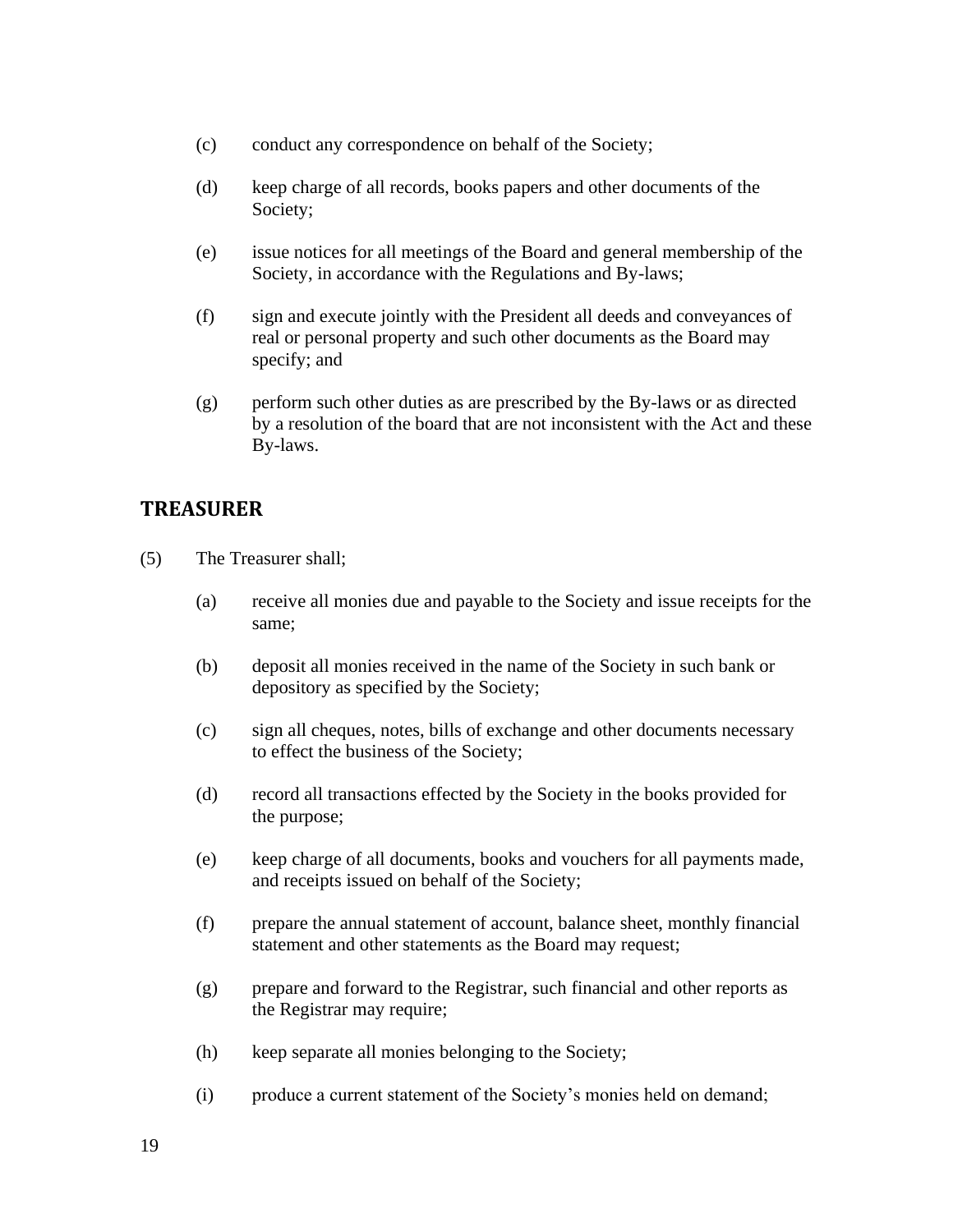- (j) make payment as authorised by the Board and obtain receipt for the same;
- (k) see that all promissory notes, drafts, negotiable instruments drawn in favour of the Society are properly prepared and;
- (l) do all other such duties as pertain to the office of Treasurer.
- 56. The Board may employ a Manager and may authorise him or another senior employee to perform any of the duties of the Treasurer, including the signing of cheques.
- 57. A meeting of Officers, Members of the Board of Directors, Credit and Supervisory Committee shall be held at least once per quarter. The Secretary of the Credit Union shall be responsible for the calling of this meeting.

# <span id="page-19-0"></span>**CREDIT COMMITTEE**

- 58. The Credit Committee shall be elected at the Annual General Meeting and shall consist of five (5) members, none of whom shall be a Member of the Board of Directors, or the Supervisory Committee or an Officer of the Society, except that the Secretary or Treasurer may be an ex-officio Member of the Committee.
- 59. Any member of the Credit Committee shall in addition to By-law 43 be deemed to have vacated his office if:
	- (a) he fails to attend three (3) consecutive regular meetings of the committee without, in the opinion of the Board having a reasonable cause; or
	- (b) he fails to perform any of the duties allocated to him as a member of the committee.
- 60. The Committee may be removed from office by a special resolution made in a Special General Meeting called for that purpose if it fails to submit a report to the Board of Directors pursuant to Section 209 (1) (c) of the Act.
- 61. Any vacancy on the Committee may be filled by the Board of Directors, but such member shall hold office only until the next Annual General Meeting, at which a member shall be elected to fill the vacancy for the unexpired term.
- 62.
- (1) The Credit Committee shall choose from their number, a Chairman and a Secretary. These offices may not be held by the same person.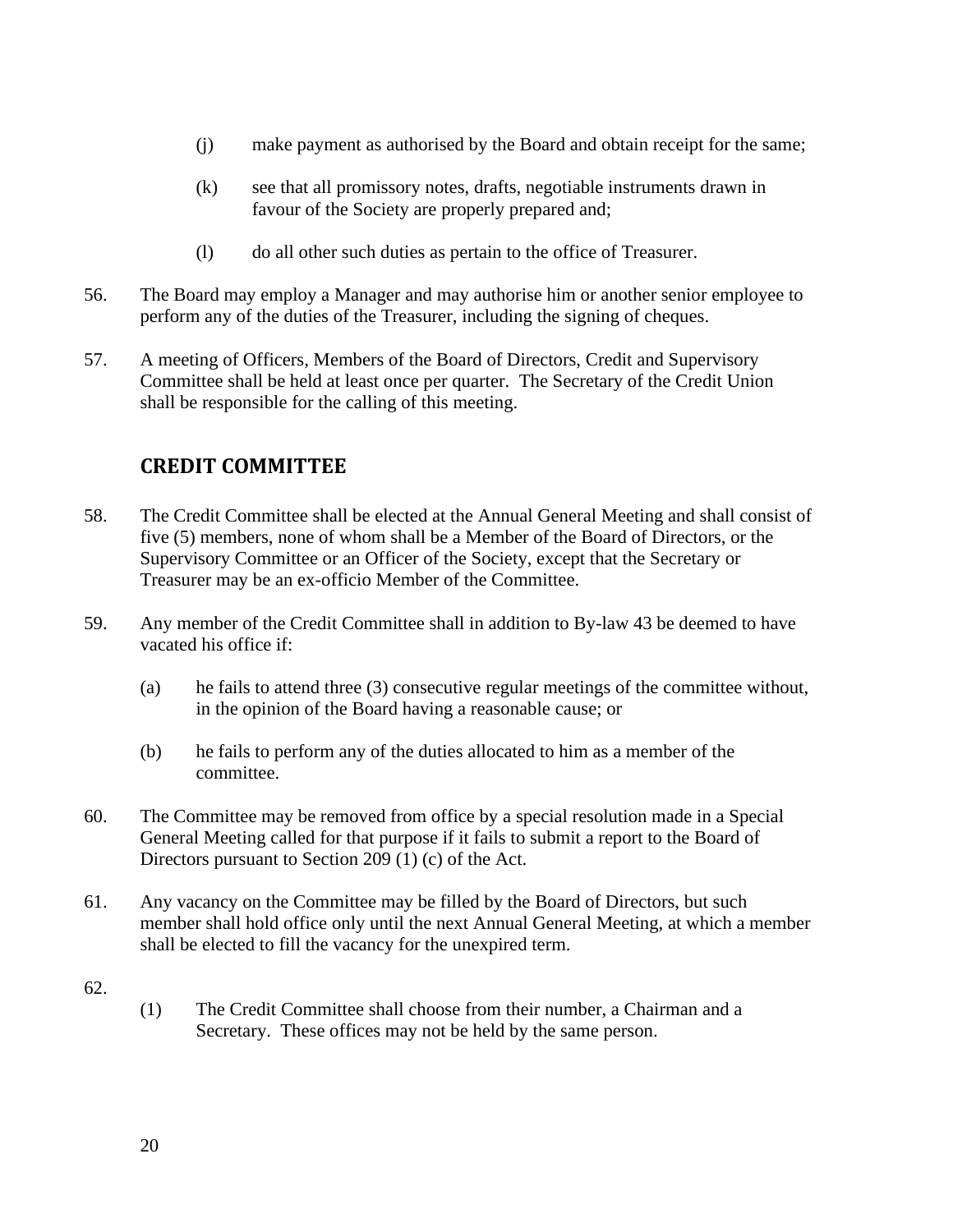(2) The Secretary of the Committee shall prepare and maintain full and correct records of all action taken by the Committee and shall submit a report to the Board of Directors pursuant to section 209 (1) (c).

The report shall state:

- (a) the number of loan applications received;
- (b) the number and category of loans granted;
- (c) the security obtained, if any, for such loans;
- (d) applications denied; and
- (e) the number and amount of delinquent loans.
- 63. The Credit Committee shall hold such meetings as the business of the Credit Union may require, but not less frequently than once per month. Due notice of such meetings shall be given to the other members of the Committee by the Secretary.
- 64. A majority of the Credit Committee, not including the Secretary or Treasurer, constitutes a quorum.
- 65. The Credit Committee shall consider all applications for loans, make recommendations to the Board in respect of the applications and shall, subject to the authorisation of the Board, approve loans to members upon such terms and conditions as specified by the Board.

- (1) The Board may, by resolution, delegate the Manager or other employee to approve loans to members upon such terms and conditions as the Board specifies. A person so delegated shall be referred to as a Loans Officer.
- (2) Any person authorise by the Board to approve loans shall submit a written monthly report to the Credit Committee stating the number of applications received, the number of loans granted and the security obtained, if any, and the number of loans denied. Such report shall become a part of the records of the Credit Committee.
- (3) A loan not approved by the Loan Officer shall be subject to a review by the Credit Committee.
- (4) No individual shall have authority to disburse funds of the Credit Union for any loan which has been approved by him in his capacity as a Loan Officer.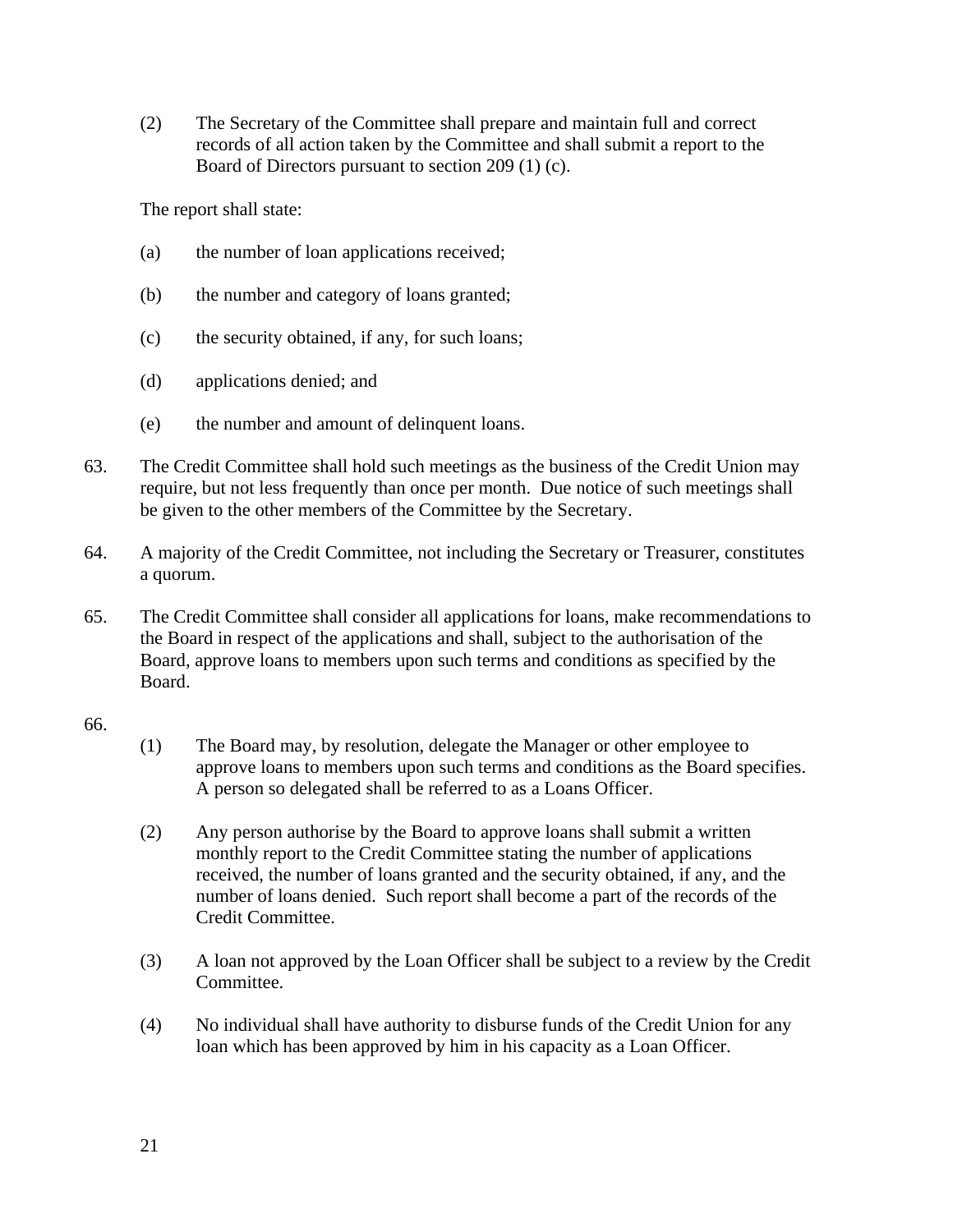67. The Credit Committee or Loan Officer shall enquire carefully into the character and financial condition of each applicant for a loan and his sureties to ascertain their ability to repay fully and promptly any obligation incurred by them, and to determine whether the loan sought is for a provident or productive purpose and will be of profitable benefit to the applicant. It shall endeavour diligently to assist applicants in solving their financial problems.

#### 68.

- (a) No loan shall be made or advanced unless approved by:
	- (i) the Credit Committee; or
	- (ii) the Extra-Ordinary Credit Committee in accordance with By-Law 68 (b); or
	- (iii) such person as is designated by the Board in accordance with By-Law 66(1).
- (b) An Extra-Ordinary Credit Committee shall comprise the Members of the Board, the Credit Committee and the Supervisory Committee and shall be convened if an Officer, Director, Credit Committee Member, Supervisory Committee Member or employee requires a loan in excess of his total holdings in shares, deposits and accumulated earnings, or if a loan is referred to it by the Credit Committee.
- (c) A quorum of the Extra-Ordinary Credit Committee shall be a simple majority of the Board, the Credit Committee and the Supervisory Committee sitting together. A meeting of the Committee is not properly constituted unless a quorum of the Members of the Credit Committee is present. At such meetings loans shall be approved by a vote of two-thirds of the members present.
- (d) No member of the Credit Committee, the Board, the Supervisory Committee or any Loan Officer shall be present at the discussion of the approval of or approve a loan to himself, to a person for whom he is proposed as surety or any other person with whom he has a fiduciary relationship.
- 69. When there are pending more loan applications than can be granted within the funds available, preference shall be given in all cases to applications for smaller loans if the need and credit factors are nearly equal.

# <span id="page-21-0"></span>**SUPERVISORY COMMITTEE**

70. The Supervisory Committee shall be elected at the Annual General Meeting and shall consist of three (3) members none of whom shall be a member of the Board of Directors, the Credit Committee, or an Officer of the Society.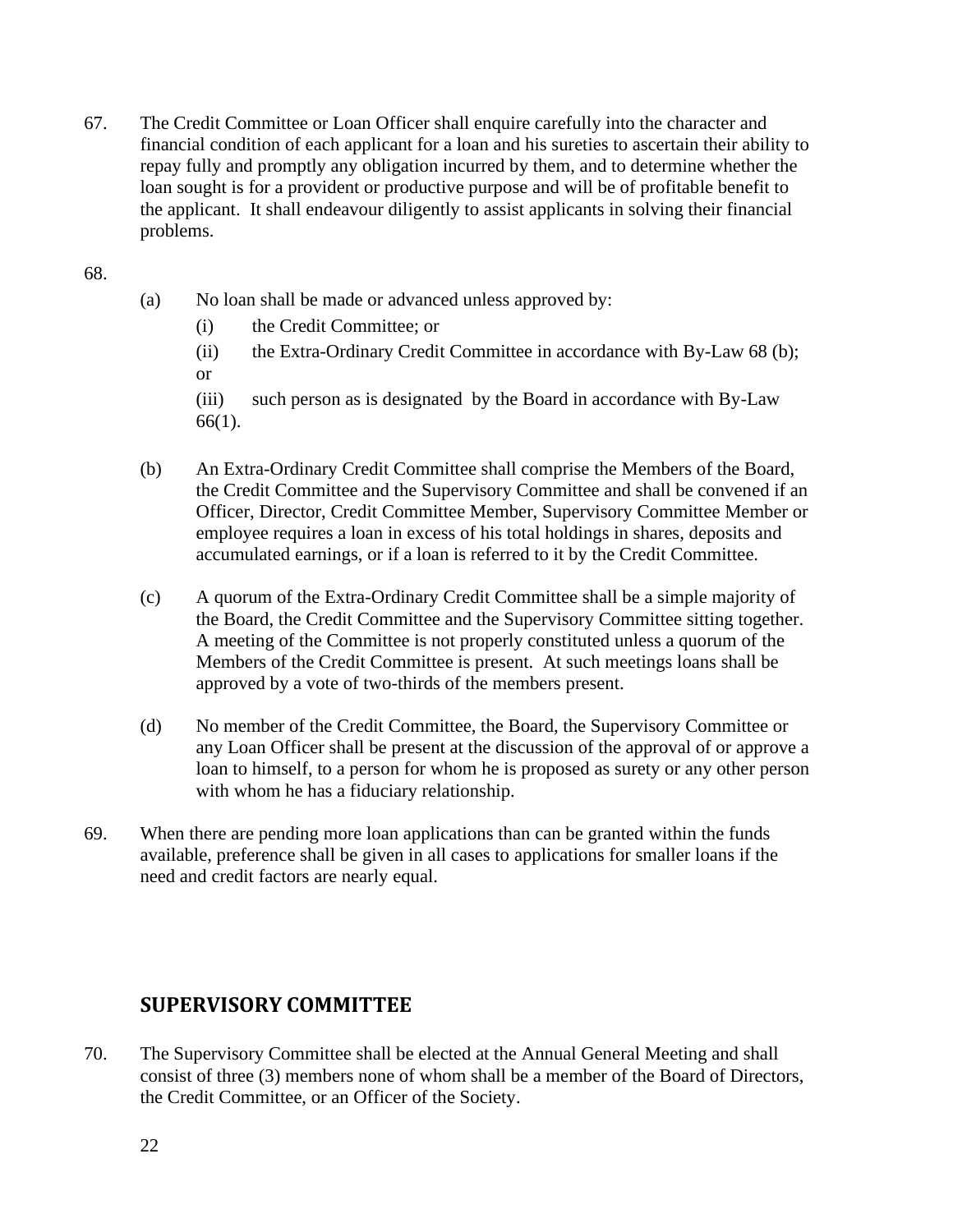- 71. Any member of the Supervisory Committee shall be deemed in addition the provisions of By-law 43, to have vacated his office, if:
	- (a) he fails to attend three (3) consecutive meetings of the Committee without in the opinion of the other members having a reasonable cause therefore; or
	- (b) he fails to perform any of the duties allocated to him as a Member of the Committee.
- 72. Any vacancy on the Committee may be filled by the remaining Members of the Committee who may appoint a qualified member until the next Annual General Meeting at which a member shall be elected to fill the unexpired term.

#### 73.

(1) The Supervisory Committee shall choose from its number a Chairman and a Secretary. These offices shall not be held by the same person.

- (2) The Supervisory Committee shall meet at least once a month to:
	- (a) examine the books of the Society;
	- (b) appraise the policies and operating procedures to make recommendations to the Board and the Credit Committee;
	- (c) confirm the cash instruments, property and securities of the Society;
	- (d) confirm the shares, deposits and other balances or holdings of members;
	- (e) monitor the management of the Society;
	- (f) verify the assets of the Society and monitor whether the assets are properly protected;
	- (g) receive and investigate any complaints made by any members affecting the proper management of the Society; and
	- (h) at least once a year cause the pass books and accounts of members to be verified with the records of the Society;
- (3) Due notice of such meeting shall be given to the other members of the Committee by the Secretary. A majority of the members of the Committee shall constitute a quorum.
- (4) In the process of their examination the Committee shall examine: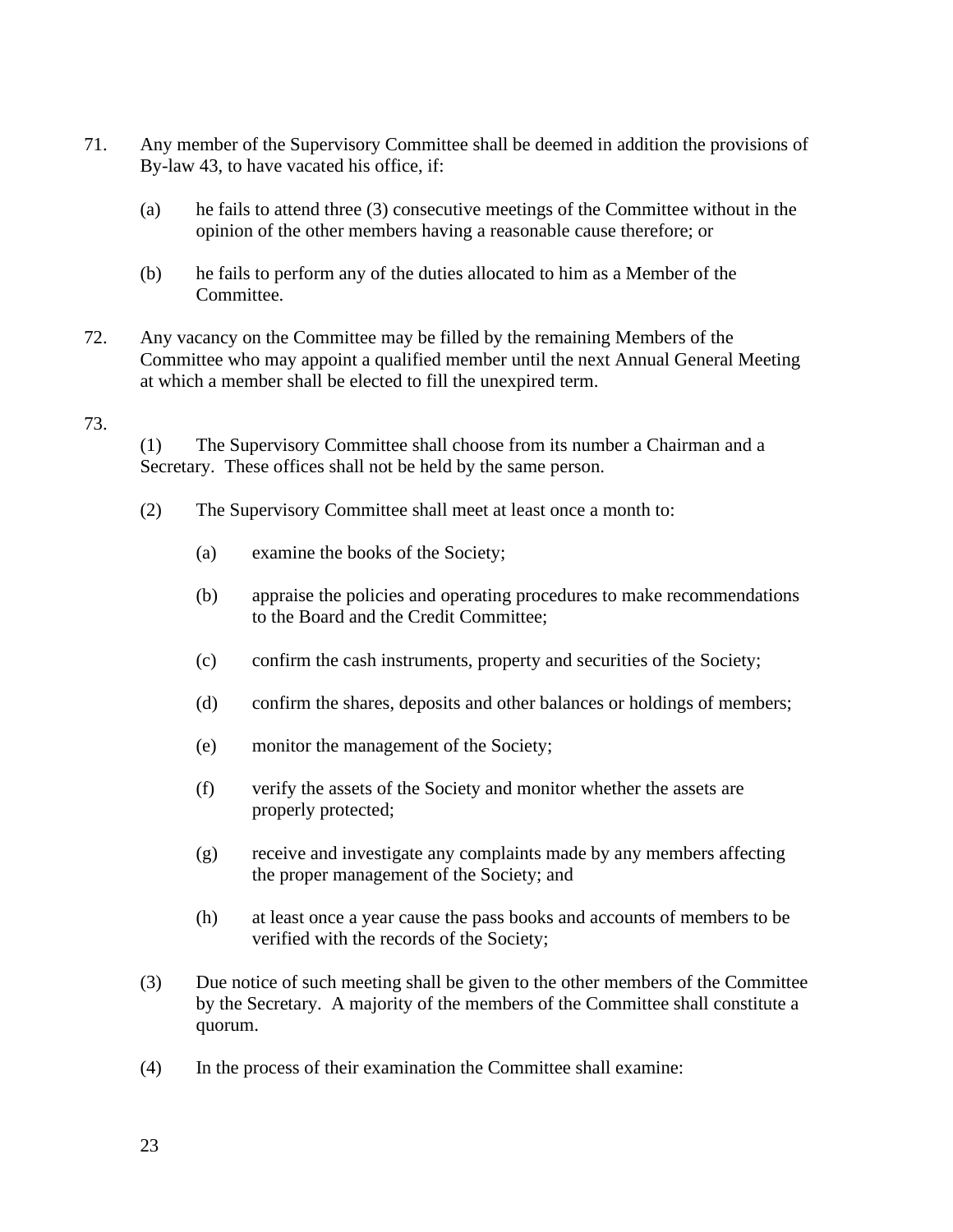- (a) applications for loans made during the period and satisfy themselves that for each loan made, an application is on file and that each application states the purpose for which the loan was made, the description of the security, if any offered and that it bears the approval of the Credit or Extra-Ordinary Credit Committee;
- (b) loan bonds for each loan and satisfy themselves that each bond is properly filled out and signed by the borrower.
- (5) Within fourteen (14) days of the end of each month the Treasurer shall submit for attestation by at least two (2) members of the Supervisory Committee the statement for that month as required by Section 127 (2) of the Act.
- 74. The Supervisory Committee shall keep Minutes of its meetings and shall:
	- (a) within seven (7) days of each meeting report the results thereof to the Board of Directors; and
	- (b) submit a written report to the Annual General Meeting.
- 75. If in the opinion of the Supervisory Committee the Board of Directors, the Credit Committee or any Member thereof or any Officer or employee of the Society is guilty of a flagrant violation of the provisions of the Act, Regulations or these By-laws or any misconduct or mal-practice or mis-appropriation or mis-directiion of the funds, securities, or other property of the Society, the Supervisory Committee shall forthwith inform the Registrar in writing and may in the event of mis-appropriation or mis-direction, suspend such person and shall forthwith request the Board to summon a General Meeting of members to be held within fourteen (14) days after the suspension for the purpose of dealing with the charge.

At such General Meeting such persons may be removed as provided in By-law 43 (2) and (3).

# <span id="page-23-0"></span>**LOANS TO MEMBERS**

- 76. Loans shall be made to members only and for provident and productive purpose. All loans made shall be applied by the borrowing members to such purpose as the Committee has approved.
- 77. The terms and conditions on which loans may be granted to members shall be fixed from time to time by the Board, provided always that in no case shall a sum greater than 10% of the aggregate of the Society's capital or 1% of the members' total savings and reserves, whichever is lesser be lent to any member.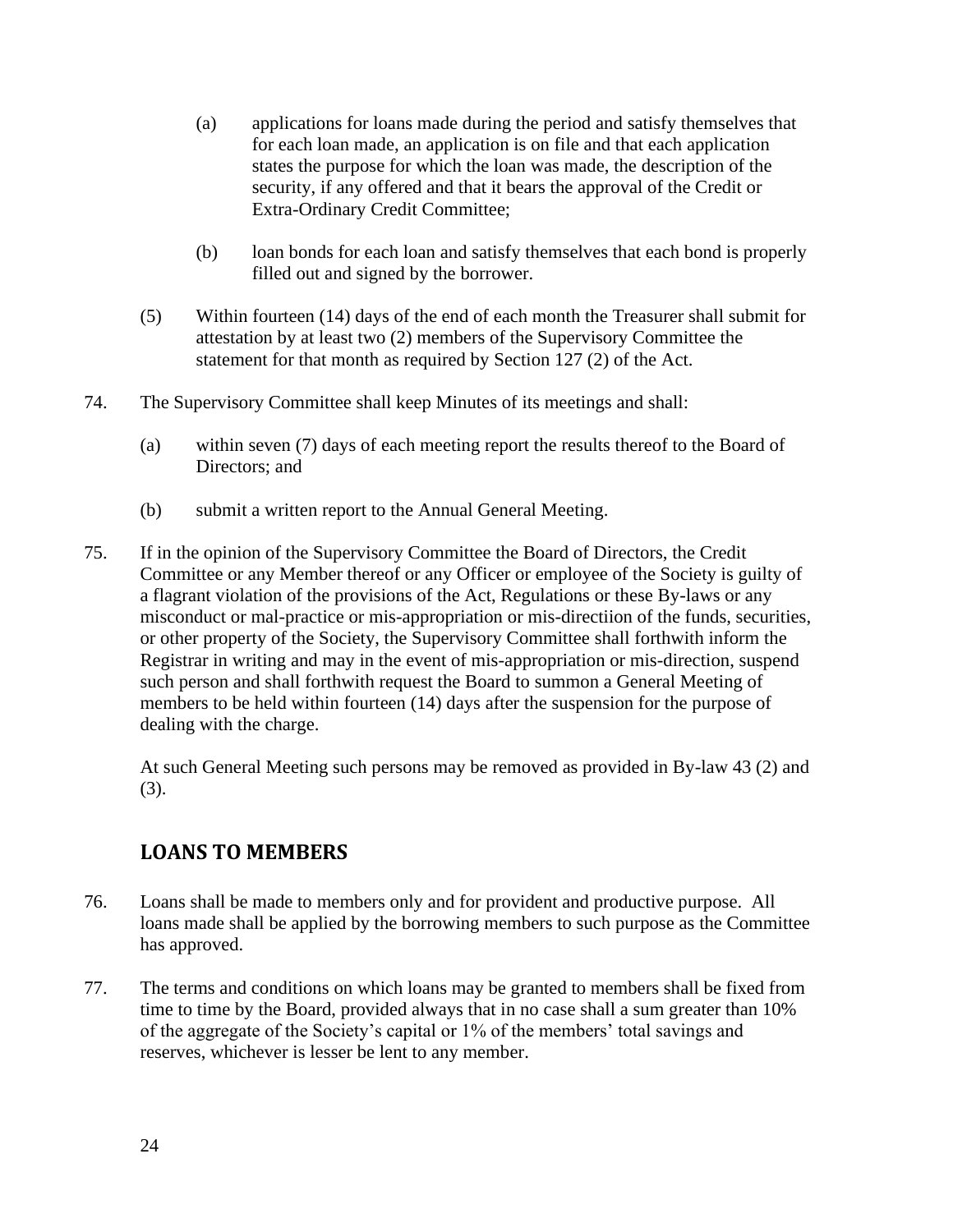- 78. The rates of interest on loans shall be fixed from time to time by the Board and the interest payable on loans shall be assessed on the monthly unpaid balance.
- 79. No loan shall be made to a member who is not in good standing that is to say, is not the holder of ten (10) qualifying shares in the Society or is in arrears in the payment of a current loan or instalment thereon or is otherwise a defaulter.

#### 80.

- (1) A member who wishes to obtain a loan shall submit an application on the forms provided by the Society and shall state the amount and the purpose for which the loan is required, the term for which it is asked, whether it is desired to repay it by instalment and the name of any proposed sureties or any other security, if any, to be offered and such other information as may be required.
- (2) (a) The Credit Committee shall consider at a meeting every application for a loan, and if the Committee is satisfied with the trustworthiness of the applicant, the sufficiency of the security offered and the prospects of advantage to the borrower in the way of increased production or economy or otherwise it may, if authorised by the Board approve the loan or shall, if not authorised, recommend the sanction of the loan to the Board.
	- (b) No person other than members of the Credit Committee, the Secretary, the Treasurer, the Registrar or his staff shall be present at any meeting of the Committee when an application for a loan is under consideration. If there is a difference of opinion concerning the granting of a loan, the voting shall be taken by ballot.
	- (c) the proceedings with regard to loans at Committee meetings shall be secret, and any member of the Committee or officer of the Society infringing this by-law shall be liable to immediate expulsion or dismissal.
- (3) Loans when approved in accordance with these By-Laws, shall be granted to members who have provided such security as may be required from time to time by the Society.
- (4) When a loan is sanctioned by the Committee or Loan Officer, a notice shall be sent to the borrower to that effect and before the amount is advanced, the borrower and his sureties shall execute an instrument of the loan and containing such other terms and conditions as the Committee may consider necessary.
- (5) A member may repay his loan prior to maturity in whole or in part on any business day of the Society.

81.

(1) Notwithstanding By-Law 81(2), a member who fails to pay any instalment of a loan at the time fixed for payment shall, unless the time so fixed has been

25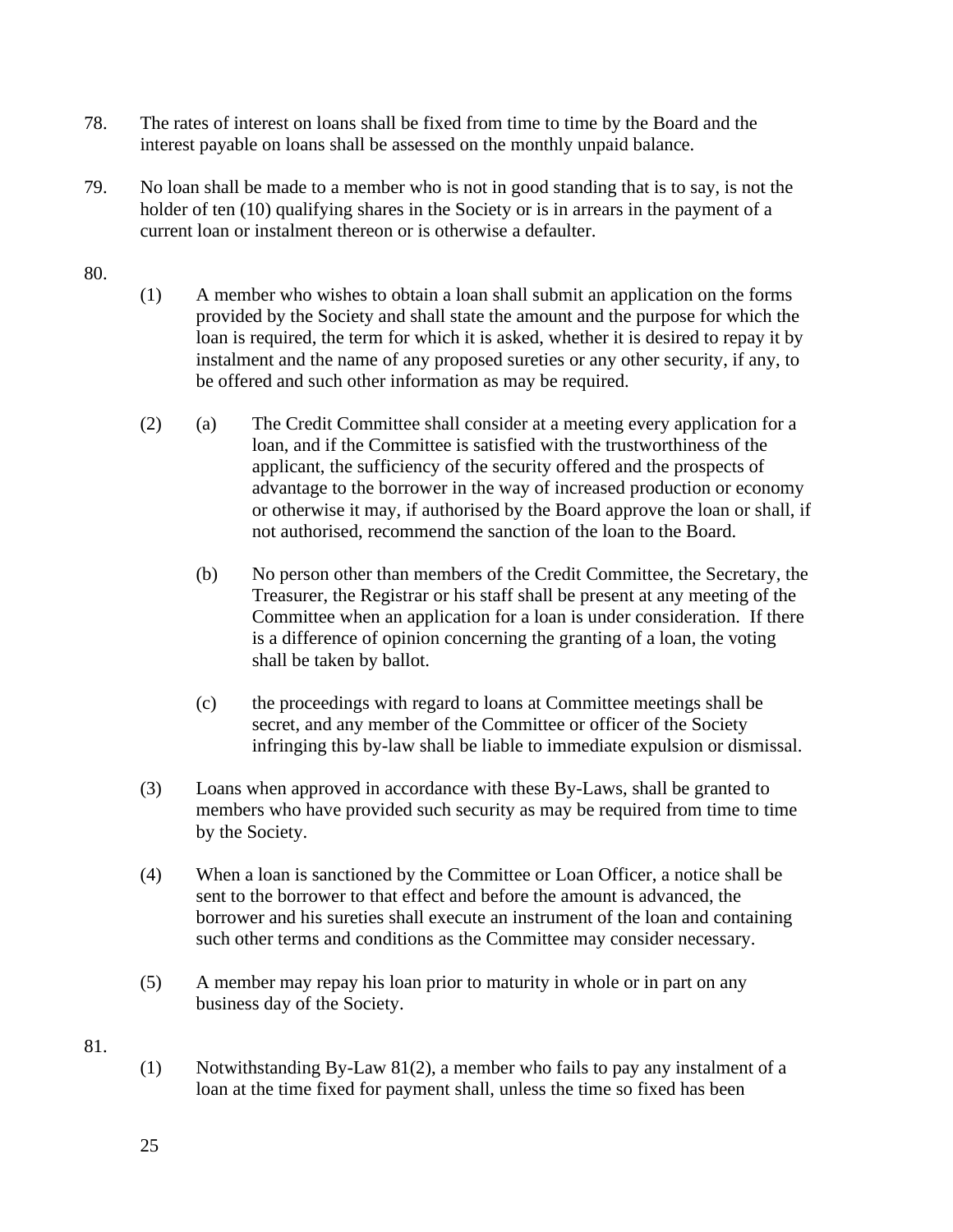extended, pay such fine as the Board of Directors may from time to time fix, provided that such fines shall not exceed one (1) percent per month on the amount in arrears with a minimum of five dollars (\$5.00).

- (2) If a member fails to pay any instalment of a loan after the time fixed for payment and no extension of time for such payment has been granted, then the whole or the balance of the loan then owing shall become immediately due and payable.
- (3) When a member:
	- (a) is in default in the payment of a loan or of an instalment of a loan; and
	- (b) does not satisfy the Board that such default is due to a good cause, such a member may not be entitled to receive another loan from the Society.
- (4) If by any reason of sickness or some other cause a member finds that he will be unable to discharge his obligations to the Society, and notifies the Secretary in writing before a loan is due, the Board may extend the time fixed for payment on such conditions as it thinks fit.
- (5) Where the Board is satisfied that a member of the Society who has obtained a loan has applied the proceeds thereof to a purpose other than the purpose which is stated in the application thereof under By-law 80 (1), the Board may, by notice in writing to the debtor, demand payment of the loan before the agreed date of payment.
- (6) Where:
	- (a) a loan or an instalment of a loan has not been paid on the date on which it became due, and
	- (b) no extension for the payment thereof has been given to the debtor by the Board, under By-law 81 (4).

The Board shall take steps for the recovery of the same by:

- (i) applying any monies standing to the credit of members towards the payment of the debt;
- (ii) referring the matter to the Registrar pursuant to Section 171 (1) of the Act;
- (iii) exercising any rights arising by law pursuant to Section 171 (8) of the Act; or
- (iv) any other action which the Society deems necessary.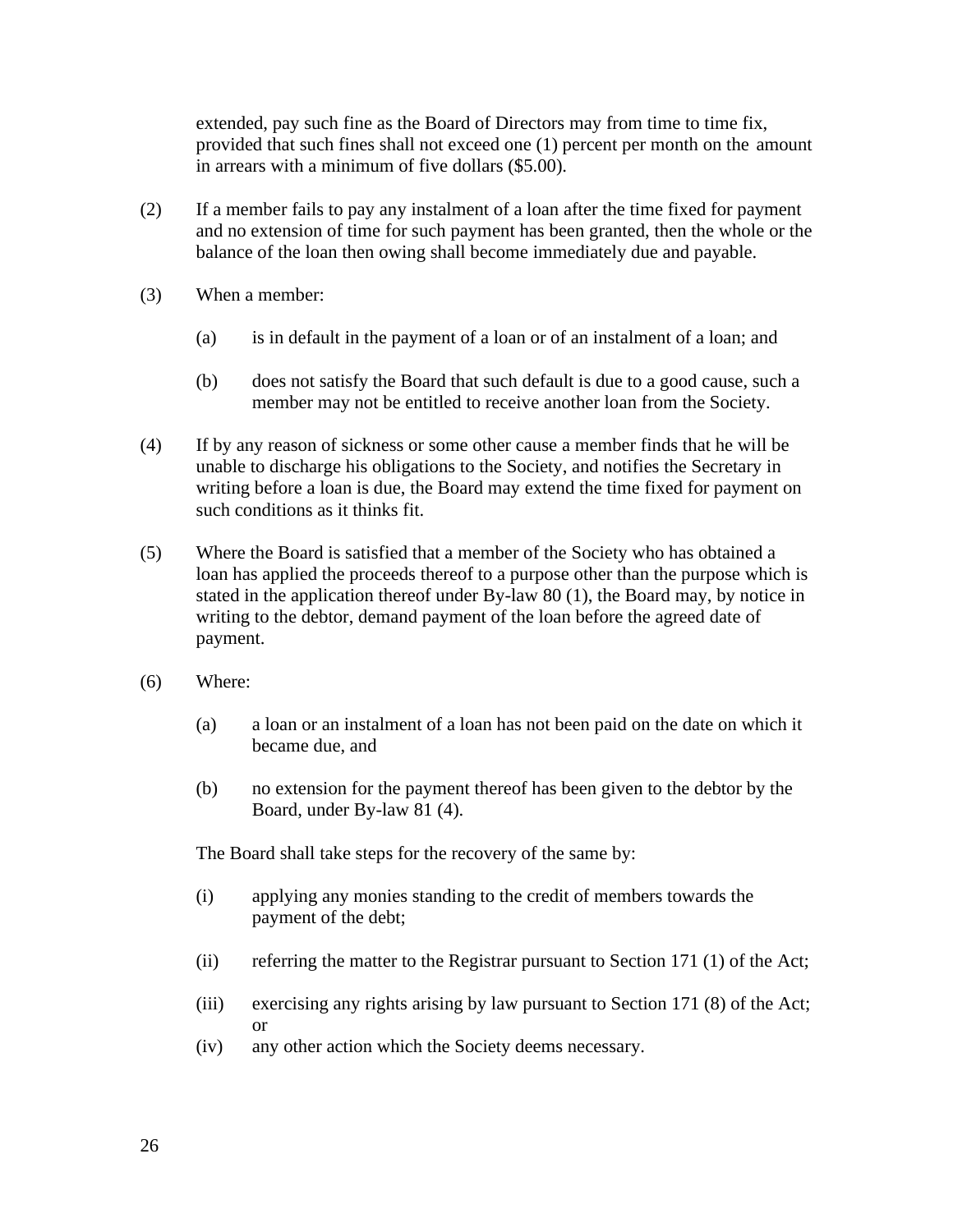82. For purposes of By-law 81 (6) interest shall be deemed to be an instalment of a loan, but unless it is otherwise provided in the instrument required under By-law 80 (4) an instalment shall not be deemed to be due unless it is one (1) month in arrears.

# <span id="page-26-0"></span>**DOUBTFUL LOANS**

83. The Board of Directors shall cause a list of all doubtful loans to be made available at the registered office of the Society for any examination required by the Credit Committee, the Supervisory Committee and the Auditor and shall send a copy of that list to the Registrar.

# <span id="page-26-1"></span>**RESERVED FUND**

#### 84.

- (1) The Society shall create a Reserve Fund in pursuance of the provisions of Section 197 (2) of the Act, in which twenty-five (25) percent of the net surplus before dividend shall be carried. All entrance, transfer, nomination and other fees shall also be carried to such fund.
- (2) The Reserve Fund shall be kept liquid and intact and shall not be used or applied, except as provided in Regulations 22 (6) and 29 (1).

# <span id="page-26-2"></span>**DIVIDEND AND BONUS**

#### 85.

- (1) At its Annual General Meetings the Society may declare dividends out of the net surplus after setting aside the prescribed reserves and retiring all or any part of a deficit it has previously incurred.
- (2) Subject to the policy of the Credit Union, a dividend may be paid on qualifying shares and other equity shares.
- (3) The remaining net surplus of the Society may be distributed among the members who have patronized the Society during the accounting year in proportion to business done by them during such year.

# <span id="page-26-3"></span>**INVESTMENTOF FUNDS**

86. The Society shall invest its funds as provided by Section 145 (9) of the Act.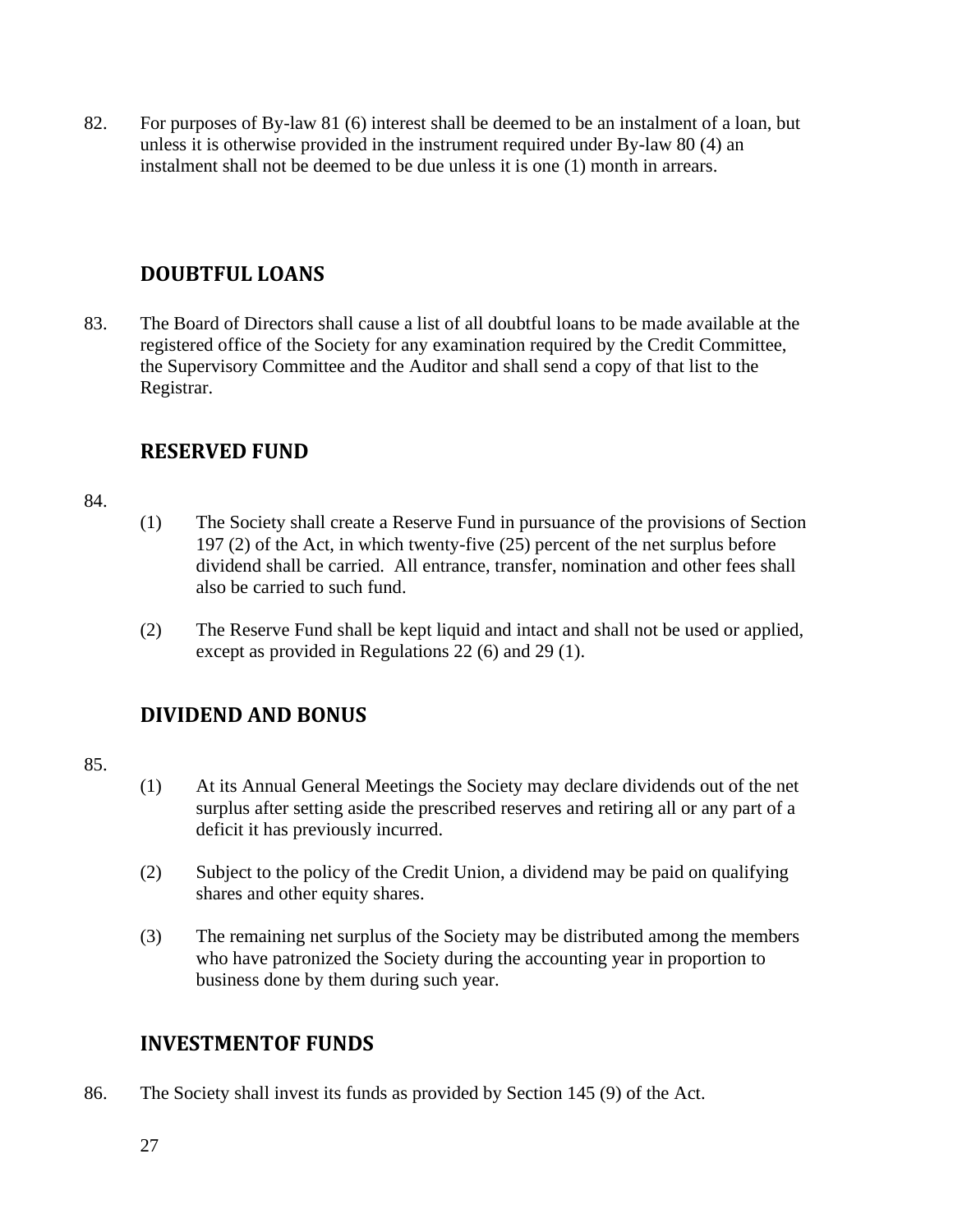# <span id="page-27-0"></span>**ANNUAL ACCOUNTS AND REPORTS AND AUDITS**

- 87. The Board of Directors shall comply with the provisions of the Act and shall:
	- (a) cause the books of the Society to be audited annually;
	- (b) approve the financial statement of the Society and place the comparative financial statements before the members at every annual meeting of members; and
	- (c) furnish the Registrar with a copy of the financial statements placed before the members within thirty (30) days of the Annual General Meeting.

# <span id="page-27-1"></span>**FINANCIAL YEAR**

88. The financial year of the Society shall end on 31<sup>st</sup> day of March each year.

# <span id="page-27-2"></span>**SEAL AND EXECUTION OF DOCUMENTS**

- 89.
- (1) The Board shall adopt for the use of the Society a distinctive seal having the name of the Society inscribed thereon. The seal shall not be affixed to any instrument except by the authority of a resolution of the Board and in the presence of at least one Member of the Board and the Secretary or Treasurer.
- (2) Any instrument required to be signed on behalf of the Society shall be duly executed if signed by at least one (1) Member of the Board and the Secretary or Treasurer.
- (3) Cheques shall be signed as provided in Regulation 34.

# <span id="page-27-3"></span>**BOOKS AND FORMS**

- 90. The Society shall keep the following books and forms:
	- (a) a register of members;
	- (b) a personal ledger for each member;
	- (c) members' pass books;
	- 28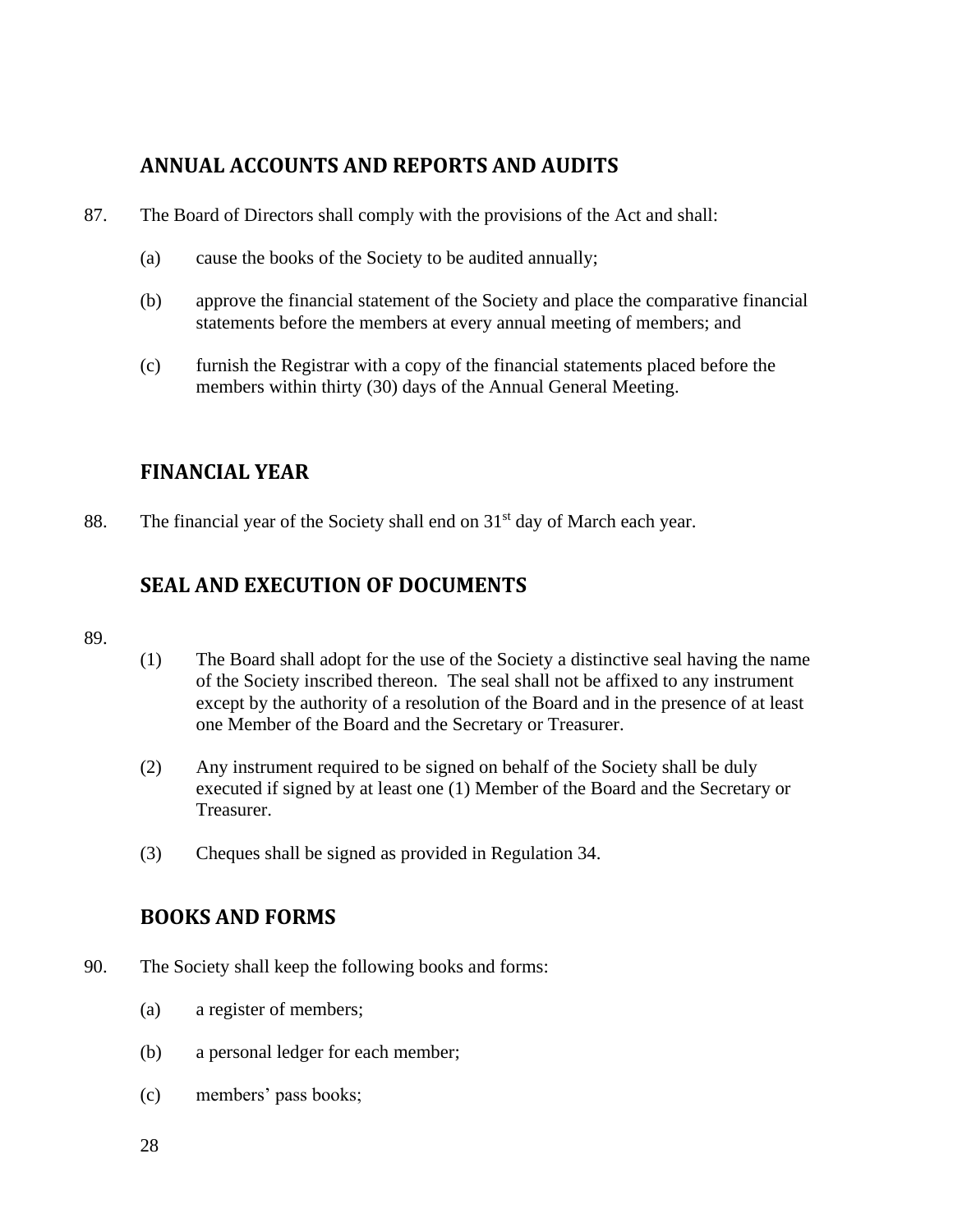- (d) a cash receipt journal;
- (e) deposit slips;
- (f) a cash disbursement journal;
- (g) a general ledger;
- (h) a register of loans;
- (i) loan application forms;
- (j) loan agreement forms;
- (k) payment vouchers;
- (l) a file containing the Act, Regulations and these By-laws;
- (m) separate minute books for meetings of the Board, the Credit Committee, the Supervisory Committee, any sub-committee appointed by the Board and meetings of members.

# <span id="page-28-0"></span>**INSPECTION OF RECORDS**

91. The Corporate records of the Society, as stated in Section 26 (1) of the Act, shall be open to the inspection of any member having an interest in the funds of the Society. No person other than the member himself, his agent or legal representative, a member of the Board, the Credit Committee, the Supervisory Committee, the Auditor or the Registrar, his staff and anyone appointed by him shall be allowed to see the personal account, loan agreement, pass book, the register or papers relating to the loan of any member without the consent of such member in writing.

# <span id="page-28-1"></span>**DISPUTES**

92. All disputes shall be determined in accordance with the provisions of section 171 and 172 of the Act.

#### <span id="page-28-2"></span>**AMENDMENT TO THE BY-LAWS**

93. These By-laws may be amended in accordance with the provisions of Sections 94 and 95 of the Act and Regulation 19.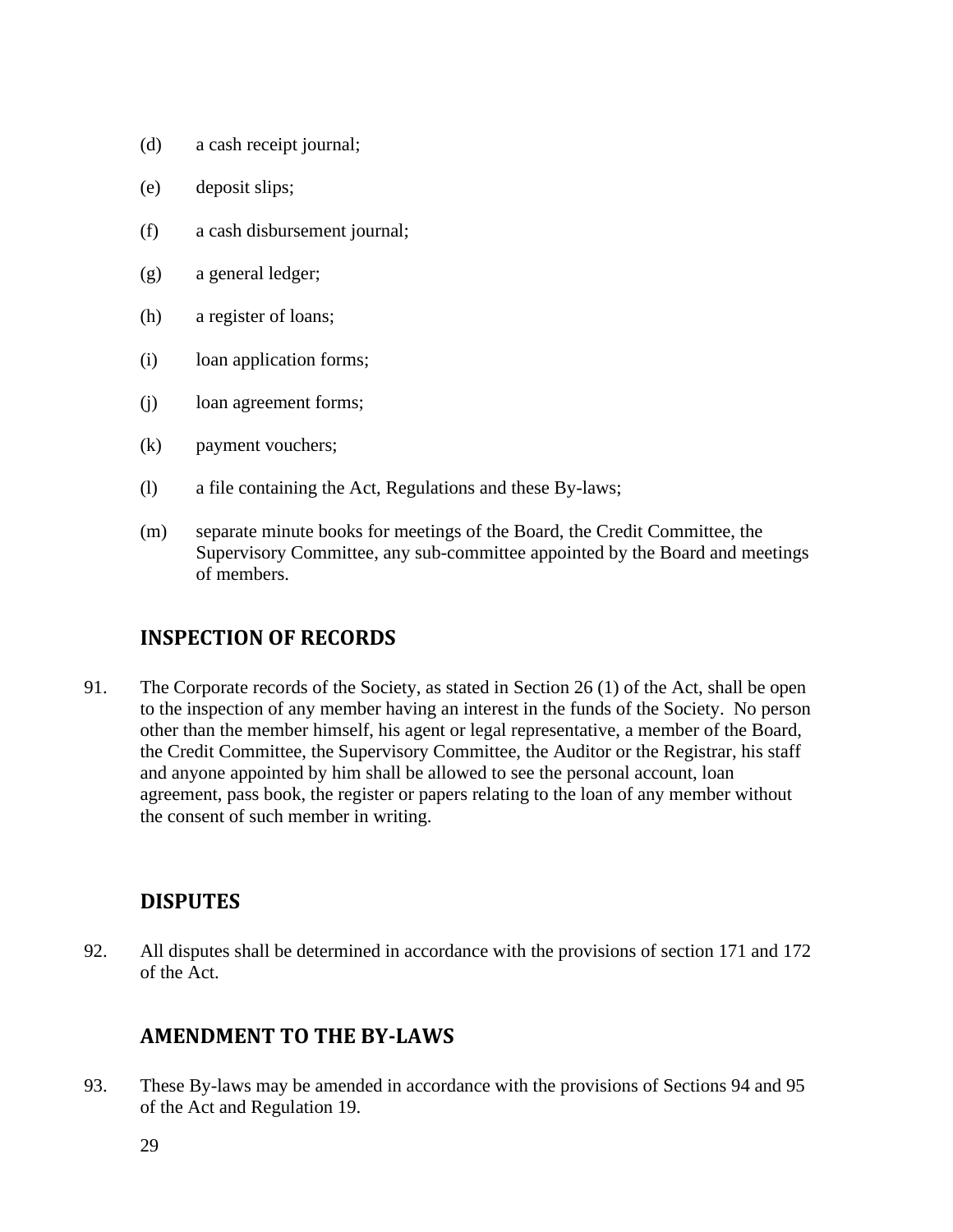#### <span id="page-29-0"></span>**DISSOLUTION**

94.

- (i) The Society may be dissolved by a resolution of three fourths (3/4) of the members present at a meeting but only in the manner provided for in the Act.
- (ii) The funds of the Society shall be distributed in accordance with Section 159 of the Act.

# <span id="page-29-1"></span>**INTERPRETATION**

95. In these By-laws, unless the context otherwise requires, expressions defined in the Act or the Regulations shall have the meaning so defined, and words importing the singular shall include the plural and vice-versa, and words importing the masculine gender shall include the feminine gender and words importing persons shall include bodies corporate.

In these By-laws:

"Act" means the Cooperative Societies (Amendment) Act, 2007-39;

"Regulations" mean the Co-operative Societies Regulation 2008;

"By-laws" mean the registered By-laws made by the Society in exercise of any power conferred by the Act and include a registered amendment of the By-laws.

And

"Capital" means:

- (a) Qualifying shares and other equity shares that are invested as risk capital by the members; and
- (b) The Statutory Reserves as required, other non-distributable general reserves, the earnings retained after distribution of surplus and non-refundable donated capital.

# <span id="page-29-2"></span>**APPROVAL OF AMENDMENTS OF BY-LAWS**

The below listed amended By-Laws were approved and registered by the Financial Services Commission on the  $2<sup>nd</sup>$  day of May 2012.

- 1. By-Law 4
- 2. By-Law 5